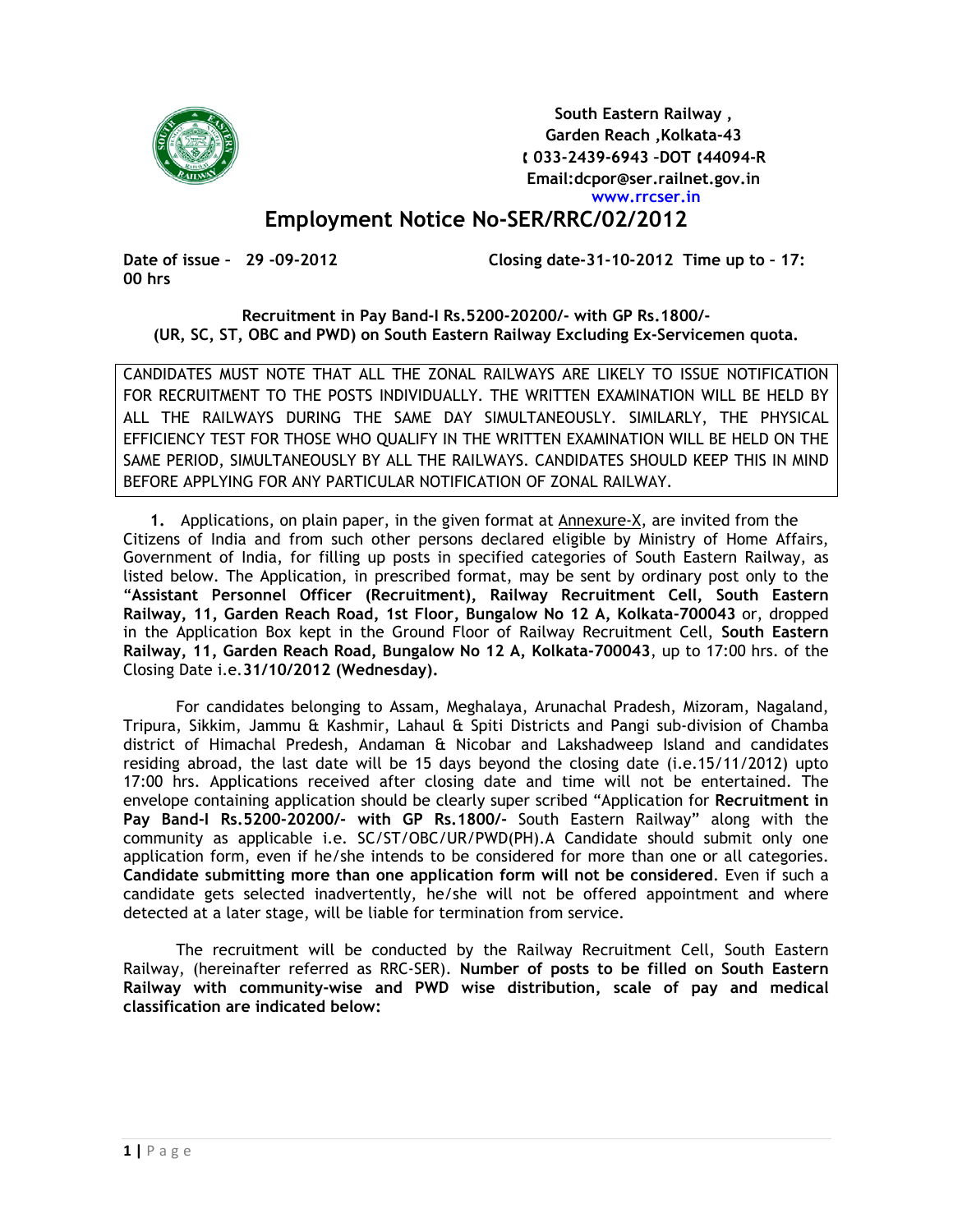| Code           | Post           | Department        | Community |     |              |            |            |                |                | <b>PWD</b>     |            | Med   | Suitable for |                 |           |
|----------------|----------------|-------------------|-----------|-----|--------------|------------|------------|----------------|----------------|----------------|------------|-------|--------------|-----------------|-----------|
|                |                |                   |           |     |              |            |            |                |                |                |            | Stand | Persons with |                 |           |
|                |                |                   |           |     |              |            |            |                |                |                |            |       | Disability   |                 |           |
|                |                |                   |           |     |              |            |            |                |                |                |            |       |              |                 |           |
|                |                |                   |           |     |              |            |            |                |                |                |            |       |              |                 |           |
|                |                |                   | <b>UR</b> | SC  | SΤ           | <b>OBC</b> | <b>TOT</b> | OН             | VH             | <b>HH</b>      | <b>TOT</b> |       | <b>OH</b>    | VH              | HH        |
| 1              | Track Man      | <b>ENGG</b>       | 156       | 47  | 23           | 87         | 313        | 0              | $\mathbf 0$    | 0              | 0          | $B-1$ |              | <b>NOT</b>      |           |
|                |                |                   |           |     |              |            |            |                |                |                |            |       |              | <b>SUITABLE</b> |           |
| $\overline{2}$ | <b>Points</b>  | <b>OPTG</b>       | 331       | 100 | 49           | 181        | 661        | $\Omega$       | 0              | $\mathbf{0}$   | 0          | $A-2$ |              |                 |           |
|                | Man-B          |                   |           |     |              |            |            |                |                |                |            |       |              |                 |           |
|                |                |                   |           |     |              |            |            |                |                |                |            |       |              |                 |           |
| 3              | Helper-II      | ENGG, MECH, ELECT | 408       | 122 | 61           | 224        | 815        | 13             | 12             | 12             | 37         | $B-1$ |              |                 |           |
|                |                |                   |           |     |              |            |            |                |                |                |            |       |              |                 |           |
|                |                |                   |           |     |              |            |            |                |                |                |            |       | 0A           |                 |           |
| 4              | Helper-II      | work shop &       | 336       | 100 | 50           | 180        | 666        | 11             | 10             | 10             | 31         | $C-1$ | <b>OL</b>    | LV              | <b>HH</b> |
|                |                | <b>STORES</b>     |           |     |              |            |            |                |                |                |            |       | <b>BL</b>    |                 |           |
|                | <b>Station</b> |                   |           |     |              |            |            |                |                |                |            |       |              |                 |           |
| 5              |                | COMML, WORK       | 3         | 1   | $\mathbf{1}$ | 1          | 6          | $\overline{2}$ | $\overline{2}$ | $\overline{2}$ | 6          | $C-1$ |              |                 |           |
|                | Peon/Peon      | <b>SHOP</b>       |           |     |              |            |            |                |                |                |            |       |              |                 |           |
|                |                | Total             |           |     |              |            | 2461       | 26             | 24             | 24             | 74         |       |              |                 |           |
|                |                |                   |           |     |              |            |            |                |                |                |            |       |              |                 |           |

**Pay Band:Rs.5200-20200/- with Grade Pay Rs.1800/-**

N.B: As per latest directives of Railway Board a sub quota of 4.5% for minorities as defined under Section 2(c) of the National Commission for minorities Act-1992, from within the 27% reservation for OBCs are to be maintained (Authority :- RBE No.2/2012)

## Note:

1.1. Vacancies of PWD (PH) given in the table are not separate but included in the total number of vacancies. **Total number of vacancies may increase or decrease as per order of competent authority straight way and will be binding for all in all respect.** 

1.2. Vacancies indicated above are only tentative and are subject to change.

1.3. Physically challenged candidates should go through the details given in **Annexure-V to Annexure-VII.**

## **2. ABBREVIATIONS USED**

(2.1) RRC-SER – Railway Recruitment Cell, South Eastern Railway

(2.2) SER-South Eastern Railway

(2.3) SC-Scheduled Caste

(2.4) ST-Scheduled Tribe

(2.5) OBC- Other Backward Classes

(2.6) UR- Un-Reserved

(2.7) PWD (PH) -Persons with Disabilities (Physically Handicapped) VH – Visually Handicapped, HH – Hearing Handicapped, OH – Orthopedically Handicapped

(2.8) OA-One Arm

(2.9) OL-One Leg

(2.10)BL-Both Leg

(2.11)LV-Low Vision

(2.12) SRE- Serving Railway Employee

(2.13) PET- Physical Efficiency Test.

(2.14) ELECT.- Electrical ,MECH. – Mechanical, COMML-Commercial, OPTG-Operating,ENGG –

Engineering,

(2.15) AF – Application Form

## **3. MINIMUM EDUCATIONAL QUALIFICATION**:

3.1 The candidate should be minimum 10<sup>th</sup> Pass or ITI or equivalent on the date of application. Candidates appearing at and/or awaiting results of final examination of Class 10<sup>th</sup> or ITI or equivalent are not eligible.

**4. AGE LIMIT and RELAXATION**: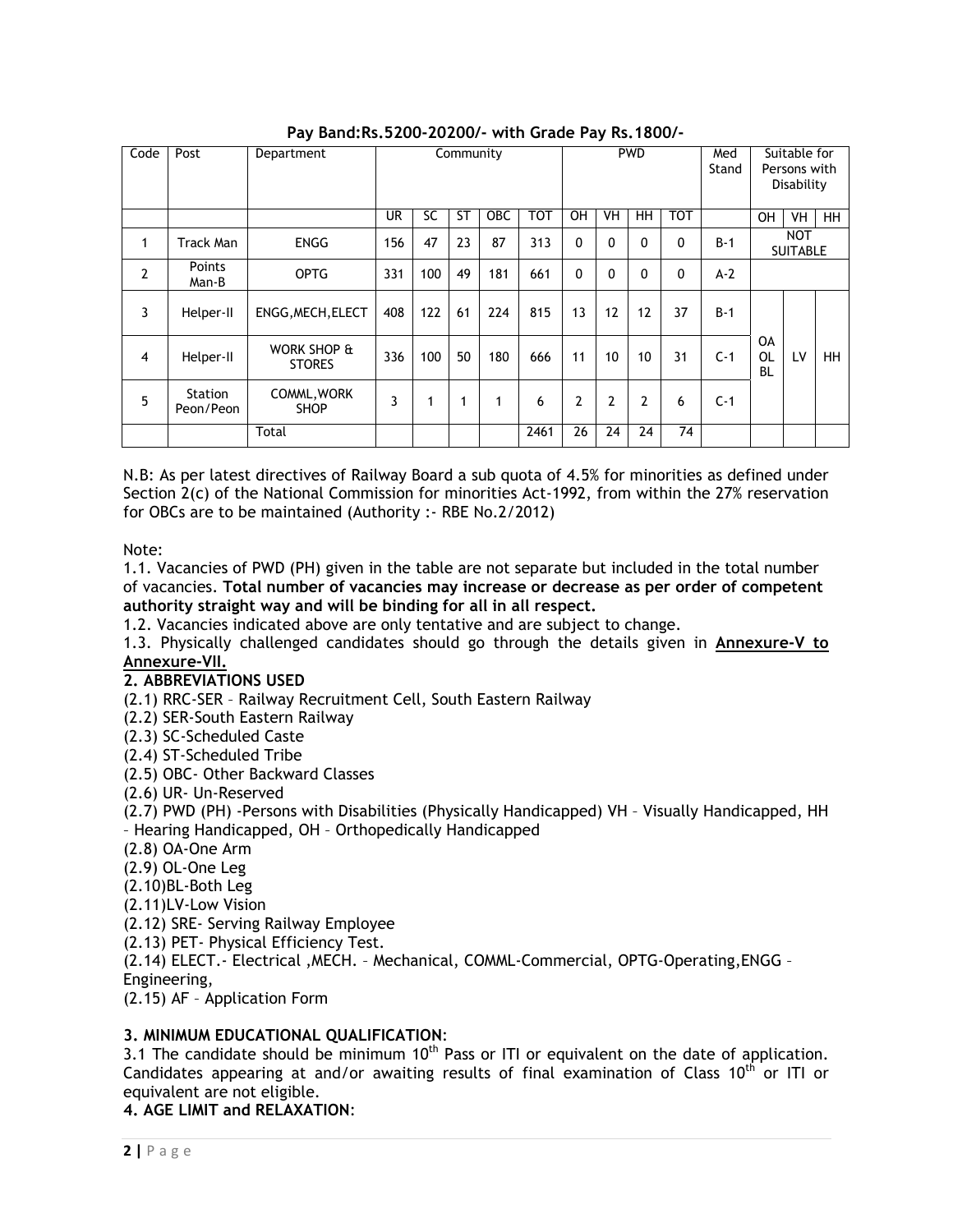4.1 For all the above vacancies, the age limit will be 18 to 33 years and will be reckoned as on 01-01-2013.

4.2 The upper age limit will be relaxed as under, subject to the production of requisite certificate.

4.2.1. By FIVE Years for SC/ST and by THREE years for OBC candidates in possession of valid certificates issued by the appropriate authority, copy of which is to be enclosed for claiming age relaxation.

4.2.2. Serving railway employees, including casual labours and substitutes, who have put in a minimum of THREE YEARS service will be given age relaxation subject to the age limit not exceeding 40, 43 and 45 years in case of General, OBC and SC/ST candidates respectively.

4.2.3. In case of staff of Quasi Administrative Offices of Railway Organization such as Railway Canteens, Railway Institutes and Railways Co-operative societies, relaxation of age will be given to the extent of service rendered by them subject to a maximum of 05 years and upper age limit of 35 years.

4.2.4. Widows and Divorced Women, who have judicially separated from their husbands and are not remarried, will be given relaxation in age up to 35, 38 and 40 years in case of General, OBC and SC/ST candidates respectively. In this regard they are advised to submit the necessary documentary evidence like Death Certificate of husband / Deed of Divorce etc.

4.2.5. BY FIVE years to the candidates who had ordinarily been domiciled in the Kashmir Division of the State of Jammu and Kashmir during the period from the 1st day of Jan. 80 to the 31st day of Dec. 89,subject to production of a residential certificate from the appropriate authority of the State of Jammu and Kashmir.

**4.2.6. The upper age limit for PWD (PH) candidates are 43 years, 46 years and 48 years as on 01.01.2013 for UR,OBC and SC/ST candidates respectively.** 

4.2.7. No age relaxation is allowed to SC/ST/OBC candidates applying against unreserved posts.

**5. PROOF OF AGE:** (a) Birth certificate issued by appropriate authority**,** or (b) Matric / 10th pass Certificate issued by Board or equivalent.

**6. SERVING EMPLOYEES:** A candidate serving under the Government or Public Sector Enterprise/Undertaking including Railways should either apply through proper channel duly certifying their service details by the employer, or, directly to RRC - SER with "No Objection Certificate" from the employer concerned. In addition, an advance copy of such application, complete in all respects, may be sent super scribing on the top of the application "ADVANCE COPY" so as to reach RRC – SER before the closing date and time specified.

## **7. EXAMINATION FEE:**

7.1 **The Examination fee is Rs. 40/- (Rs. Forty) only. Candidates belonging to SC/ST, PWD (PH), Women, Minority Communities and Economically Backward Classes/Sections are exempted from payment of examination fees**. For availing exemption under Economically Backward Class, Certificate in prescribed Proforma at Annexure-VIII should be enclosed. For Minority self declaration should be given in prescribed proforma at **Annexure-IX.**

7.2 The Examination fee should be paid in the form of crossed Demand Draft from State Bank Of India or any other Nationalized Bank or crossed IPO from any Post Office drawn in favour of the "**FA&CAO, South Eastern Railway, 11 Garden Reach Road , Kolkata-700043** payable at "**KOLKATA**". Validity of Bank Draft /IPO should be of minimum six months from the date of issue.

7.3 Application received with cash/cheque/Central Recruitment Stamps and Money orders will not be accepted and will be treated as rejected and amount forfeited.

7.4 Bank draft / IPO issued before the date of issue of Employment Notice and after closing date will not be accepted and such application form will be rejected and amount forfeited.

7.5 **The candidates are advised to write their name and address on the back side of the Bank Draft/IPO and enclose it with the application form in original. The details of examination fee may be written in the Application form. Examination fee is not refundable under any circumstances including for the rejected applications.**

7.6 The BANK DRAFT /IPO should be enclosed on the top of the application.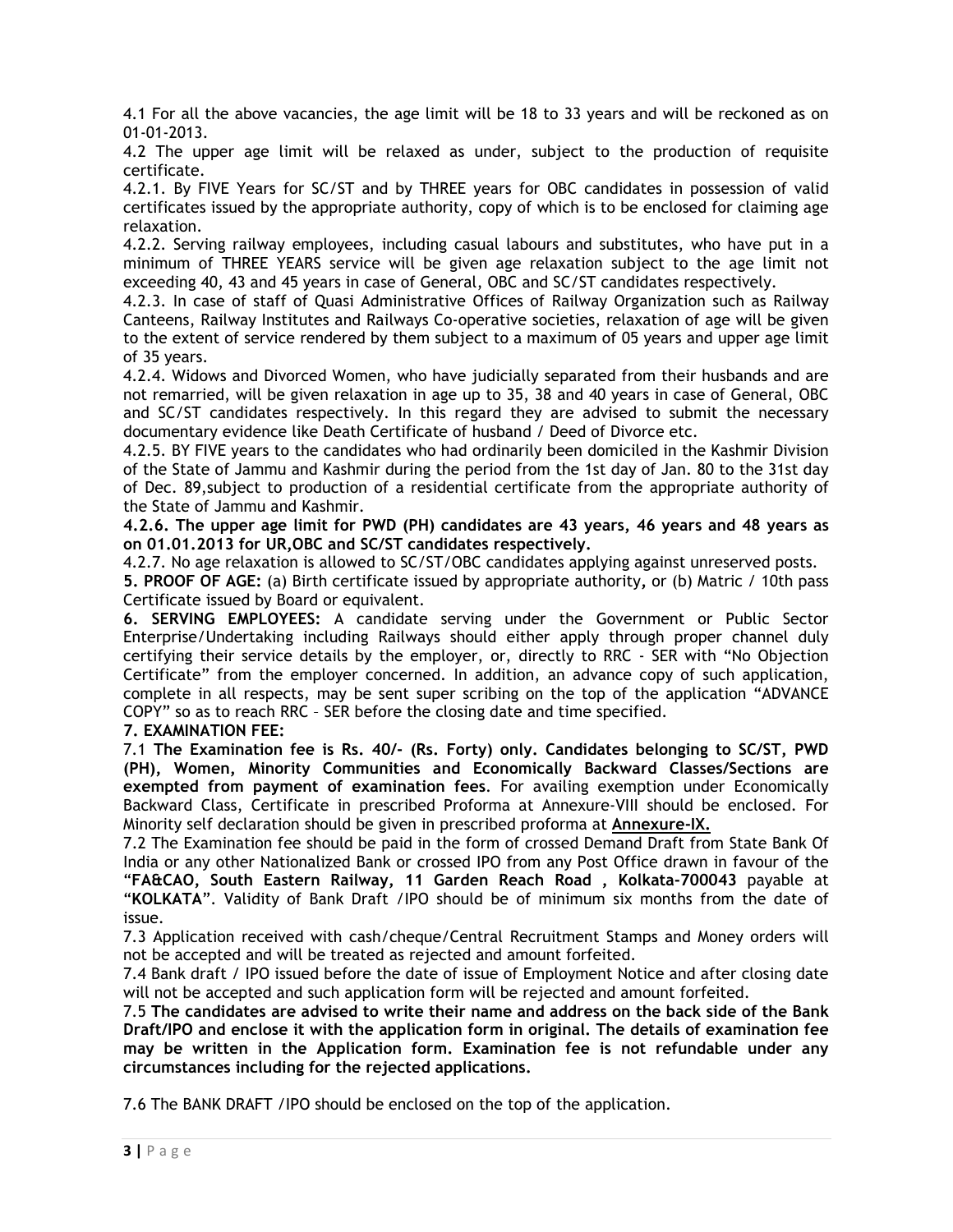## **8. IMPORTANT INSTRUCTIONS FOR THE CANDIDATES:**

8.1 **Candidates are advised to apply to one Zonal Railway of their choice. It may be noted that Written Examination will be held on the same day simultaneously by all the Railways. Similarly Physical Efficiency Test (PET) will also be held during the same period simultaneously by all the Railways.** 

8.2 The number of vacancies shown is provisional and is liable to increase or decrease. No consequential damage/loss or refund of fee will be made to the applicant on this account.

8.3 Female candidates are also eligible. They may however, note that the nature of duties is arduous and may involve outdoor and night working.

8.4 Selected candidates are likely to be posted anywhere on the concerned Zonal Railway after successful completion of training, wherever prescribed.

8.5 Candidates should send their application sufficiently in advance before the closing date to the Railway Recruitment Cell, South Eastern Railway. RRC-SER will not be responsible for any postal delay/wrong delivery whatsoever at any stage of the selection process.

8.6 The size of the column for correspondence address in Application Form is 8 x 4 cm. The same should not be changed under any circumstance.

8.7 All candidates irrespective of community will be considered for UR vacancy except PWD (PH).However, against specific community quota, only candidates of that particular community will be considered including PWD (PH).

## 8.8 **It may please be noted that--**

8.8.1 Caste certificate from competent authority for SC/ST and OBC candidates in the prescribed format have to be produced as given in **Annexure-I and Annexure-II** respectively. The OBC candidate who is not belonging to the creamy layer should also submit a declaration vide **Annexure-III.**

8.8.2 If the candidates wish to be considered against a specific community quota and fill the community column accordingly, their application will be rejected unless proof of community in the prescribed format is enclosed.

8.8.3The Minority candidate should also submit a declaration vide **Annexure-IX.**

8.8.4 Any subsequent representation for change of community status will not be entertained under any circumstances.

8.8.5 Before applying to the post, the candidates should ensure that he/she fulfils the eligibility and other criteria. RRC-SER would be free to reject any application not fulfilling the requisite criteria, at any stage of recruitment, and if erroneously appointed, such candidates shall be liable for termination from service without notice.

### **9. GUIDELINES FOR HOW TO APPLY:**

9.1.1 **Candidates should carefully read the instructions in this Employment Notice before applying for the post, and indicate their preference by indicating CODE number of Post.** 

9.1.2 **Candidates are required to fill up Application Form (AF) in the format given at Annexure-X. Format of AF should not be changed under any circumstance.** 

9.1.3 **Application Form (AF) should be made separately on good quality, white, A-4 (210x297mm) size paper on a single sheet using ONE SIDE ONLY.** 

9.1.4 **Candidates have to fill up required information in Black Gel Ink/Black Ball Point pen in his/her own handwriting.** 

9.1.5 **AF should be written either in English or Hindi, not in any other Language. The language once selected, should only be used for filling all columns.** 

9.1.6 **AF has to be duly dated and signed by the candidate**.

9.1.7 **Overwriting, cutting, erasing in the AF will lead to rejection of application.** 

9.1.8 **The photograph should be a size of 4.5 x 3.5 cm. and should be colour photograph. The photograph should be taken without wearing coloured glass or Cap and face of the candidate**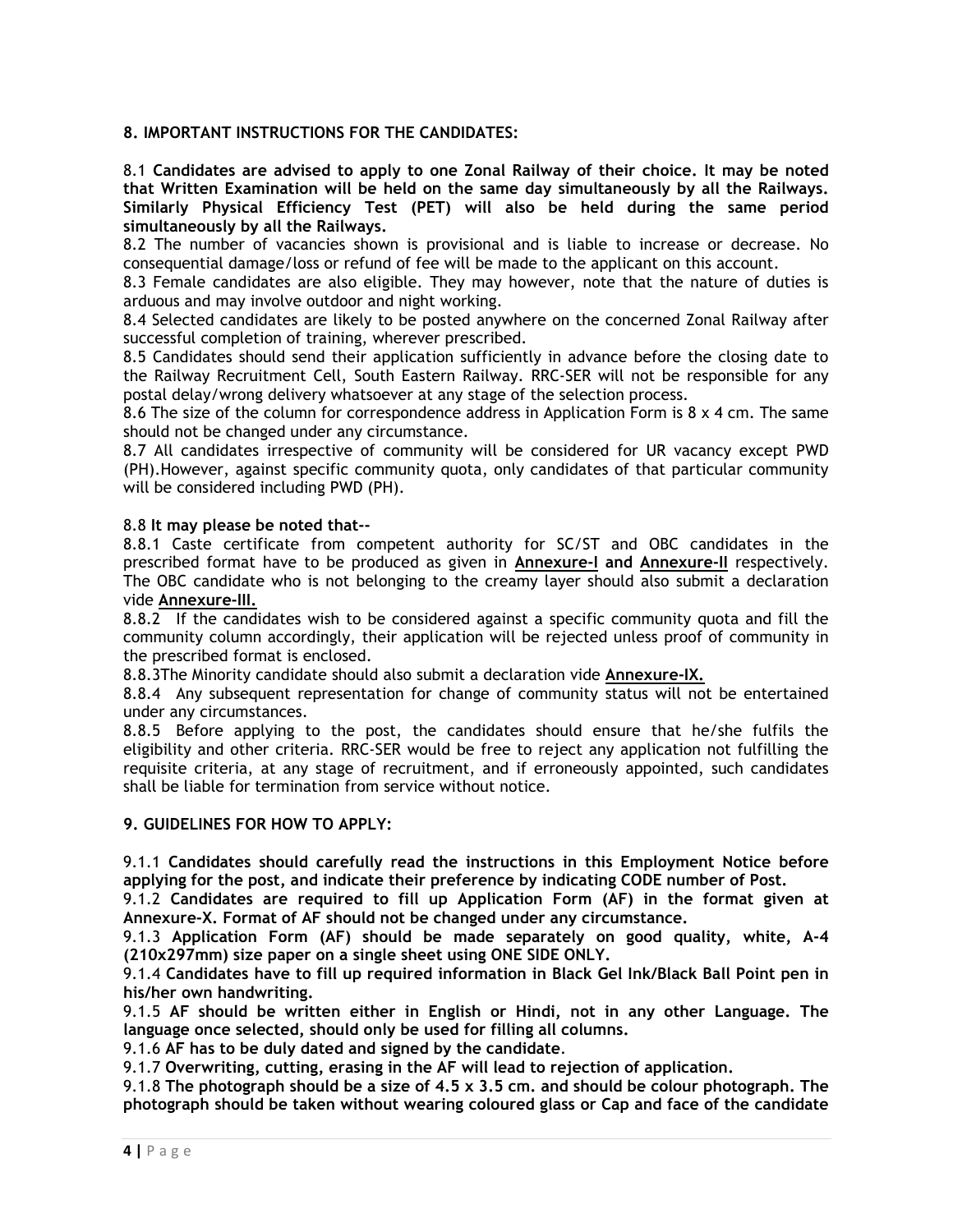**should be clearly visible. If these conditions are not satisfied, the application will be summarily rejected.** 

**9.1.9 Do not keep any column unfilled, if column/columns is/are not related with you, please write N.A. (Not Applicable) into the appropriate box/boxes.** 

**10. Application Form (AF)** 

10.1.1 **Specific details, as asked in AF, should be mentioned in the Column correctly.** 

10.1.2. **Candidates are required to copy the following para (Declaration), in his/her own running handwriting, in the space provided at column No. 21 in the Application Form invariably.** 

*"I hereby declare that all the particulars given above by me are true, complete and correct to the best of my knowledge and belief. I am aware that in the event of any information furnished by me is found false / incorrect at any stage, my candidature / service will be rejected / terminated summarily and I am also liable to criminal action. I will abide by the instructions given in the notification".* 

## **10.2 Guide lines for filling up of Application Form (AF)**

10.2.1. Candidates should write his/her name (in column no. 1), father's/husband's name (in columnno.2) in capital letters as given in Class-X certificate or ITI or equivalent certificate. Each letter should be filled in one box as shown below; one box should be left blank between each part of the name.



10.2.2. Candidates should write his/her nearest railway station in column no. 3, writing one letter in each box, leaving one box blank between two words.

10.2.3. Candidates should write Correspondence Address in (column no. 4.). Correspondence Address should be written in block letter. It should be legible, complete and with PIN Code No. The dimension of this column is  $8 \text{ cm} \times 4 \text{ cm}$ . The same should not be changed, otherwise, address on scanning would become illegible and it is likely the correspondence may get misplaced in transit.

10.2.4 In column no. 5 appropriate code may be written as given below:

|     | Aale | Female |
|-----|------|--------|
| ം പ | - 11 |        |

10.2.5 In column no.6 candidates should write his/her Nationality.

10.2.6 In column no. 7 candidates should indicate his/her religion by writing the appropriate code as given below:

| Religion | l Hindu | Muslim | Sikh | Christian | Buddhist | Jain | Parsi | <b>Others</b> |
|----------|---------|--------|------|-----------|----------|------|-------|---------------|
|          |         |        |      |           |          |      |       |               |
| Code     |         | 02     | υJ   | 04        |          | 06   |       | 08            |

10.2.7 In column no. 8 marital status may be indicted by writing the appropriate code as given below:-

| l Marital Status | I Single | Married |
|------------------|----------|---------|
| Code             |          |         |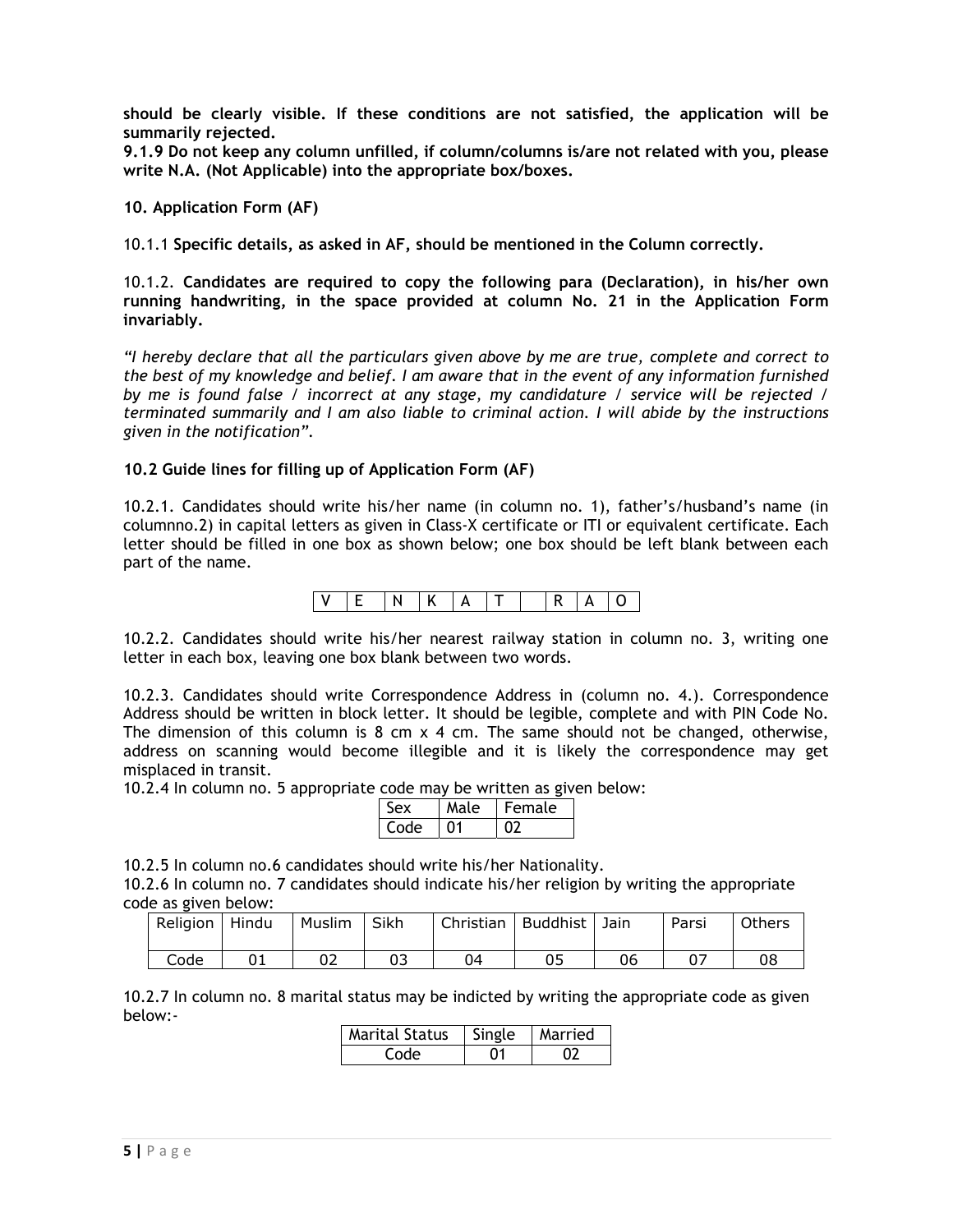10.2.8. In column no. 9 candidate should write his/her date of birth in digits beginning with date, month and year with one digit in each box. If any of these figures is single digit prefix zero to make it double digit, for example - if a candidate is born on  $5<sup>th</sup>$  June, he/ she should write 05 under date and 06 under month.

10.2.9 PWD(PH) candidates must mention their type of disability in column 10 of AF as VH or OH or HH. Disability percentage and requirement of scribe may also be indicated in the relevant box.

| Persons with Disability          | н      |
|----------------------------------|--------|
| Disability Percentage (%)        | 60%    |
| Whether Scribe required (YES/NO) | YES/NO |

10.2.10 In column no. 11 candidate may indicate his/her community by writing the appropriate code as given below :-

| ∴ommunit∨ | l IR |  |  |
|-----------|------|--|--|
|           |      |  |  |

10.2.11 For age relaxation under any of the categories mentioned in Para 4.2 above, write the appropriate under mentioned code in column no. 12.

| Category | <b>OBC</b> |    |    | SRE | Ouasi<br>Admn.<br>Staff | <b>PWD</b><br>(PH) | Judicially<br>Separated<br>Women/Widow | Domicile<br>οt<br>Kashmir |
|----------|------------|----|----|-----|-------------------------|--------------------|----------------------------------------|---------------------------|
| Code     | 01         | 02 | 03 | 04  | 05                      | 06                 | 07                                     | 08                        |

10.2.12 In column no. 13 candidate may indicate his/her choice of posts by preferring the code as given in Para-1 of the Notification up to 05 preferences.

| $2n$ d | rd ר |  |
|--------|------|--|
|        |      |  |

**10.2.13 In column no. 14 candidate should (** 3**) their respective Educational Qualification in the appropriate box/boxes, in column No 15 only serving employee, should** write **YES**  followed by name of the organisation in column No 16, **in column No 19 candidate should write their proper identification marks and in column No 20 specific details of IPO/DD enclosed may be mentioned.** 

10.2.14 The question paper for written examination will be in English, Hindi, Bengali ,Oriya and Urdu language. In column No.18 candidate should indicate his/her choice of language by writing the appropriate code as given below:

| Language   English   Hindi |    | Bengali   Oriya   Urdu |    |    |
|----------------------------|----|------------------------|----|----|
| Code                       | 02 |                        | 04 | 05 |

10.2.15 In column No.17 for Fee Exemption, please write YES (if eligible for exemption) or NO (if not eligible for exemption)

10.2.16. In the prescribed space of AF, candidates should put his signature **in full in running script** in English or Hindi at the space provided below the Photograph and at the right bottom of the AF as indicated in AF. Signature of the applicant must be specific so that it may not be copied easily. Signature in capital letters or disjointed letters will not be accepted and **the applications having such type of signature will be rejected summarily.**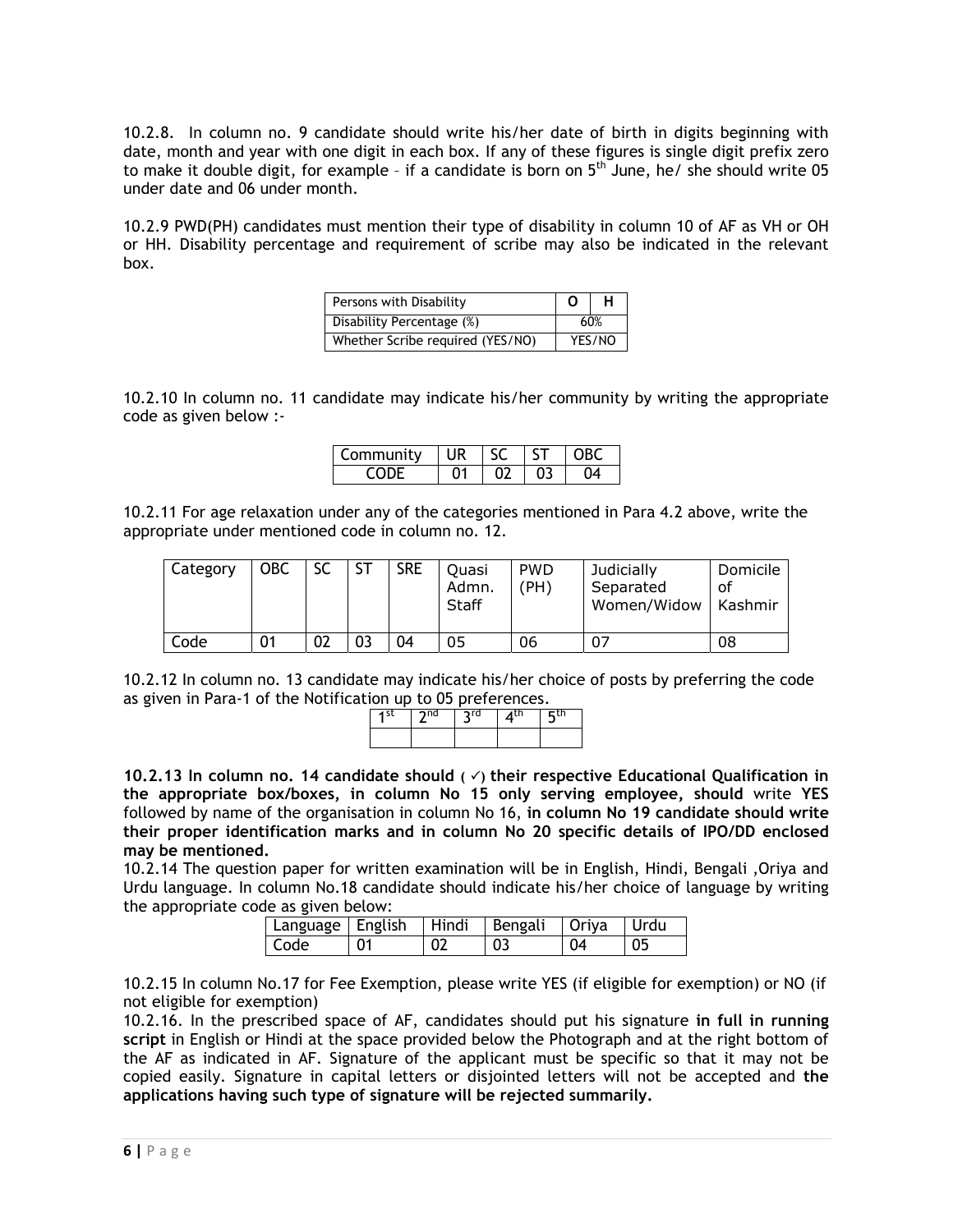10.2.17 In the prescribed space of AF candidate should put his/her left thumb impression (LTI) in black printer ink only. LTI should be clear and complete; finger-print should be clearly visible and not smudged.

10.2.18 Candidate should write place and date at the left bottom of the Application as shown in the AF.

10.2.19 **Port Blair centre is available only for candidates from Andaman & Nicobar and Lakshdweep Islands.** The decision of Railway Administration regarding allotment of Examination Centre will be final.

10.2.20 In the prescribed column of Application Form, candidate should affix his/her passport size photograph, with light colour background, not older than one month, repeat, not older than one month, without wearing cap or goggles/coloured glasses. Do not put any mark or signature on the photograph. No attestation of photograph is required. The photograph should be neatly pasted and not stapled or pinned. One photograph is to be enclosed separately (not older than 1 month) without wearing cap & goggles/coloured glasses should be enclosed with name and father/husband's name written on reverse. Do not put any mark or signature on the photograph. **Note : Candidates must keep a photocopy of the AF for further reference.** 

10.2.21 Candidates should send AF duly filled in along with required documents by ordinary POST only, so as to reach Railway Recruitment Cell office within the closing date positively. Application received after due date, for any reason whatsoever, will not be considered. **Speed post/Courier/Registered AD will not be acknowledged** under any circumstances.

10.2.22 **Candidates should mention "Recruitment in Pay Band-I Rs.5200-20200/- with GP Rs.1800/- South Eastern Railway. Community \_\_\_\_\_\_" at the top of the envelope containing the Application**.**PWD (PH) candidates must mention PWD/PH at the Top of the envelope of their application for Recruitment in Pay Band-I Rs.5200-20200/- with GP Rs.1800/- clearly**. Each cover should contain one application only. In case more than one application are sent in one envelop, all such applications will be rejected as stated above.

10.2.23 Those candidates who are debarred from appearing at any of the RRB/RRC examination need not apply unless such period expires by the closing date. Their application shall not be entertained.

## **11. ENCLOSURES: (Please also see Checklist at** Annexure-IV**)**

The following enclosures only are to be firmly stitched along with the application Form-

11.1 Self Attested, photocopy of certificates for DOB and qualification.

11.2 Certificates/documents, which are in language other than in Hindi or English, should be translated into Hindi or English and enclosed along with the attested Xerox copies of originals.

11.3 In case of SC/ST candidates, a certificate of their belonging to SC/ST category in the format given in Annexure-I.

11.4 In case of OBC candidates, a certificate of their belonging to OBC, in format as given in Annexure-II & declaration to be submitted in format given in Annexure-III.

11.5 In case of minority candidate, a declaration in format at **Annexure-IX** is to be submitted.

11.6 In case of PWD/PH candidates the self attested copy of the disability certificates in the format as given in **Annexure-VII** should be attached.

11.7 All PWD/PH candidates must go through the instructions as given in **Annexure-V**

11.8 In the case of Government Servants, attested copy of Certificate from the competent authority giving their length of service etc.

11.9 Only Photostat, self attested copies of certificates/documents should be enclosed. Original copy of certificate/document SHOULD NOT be enclosed with the application.

11.10 No objection certificate from the employer, if already employed.

11.11 One additional photograph of the candidate mentioning his/her name and father/husband's name on the reverse.

11.12 Any certificate, photograph etc. received separately, subsequent to the receipt of application will not be entertained.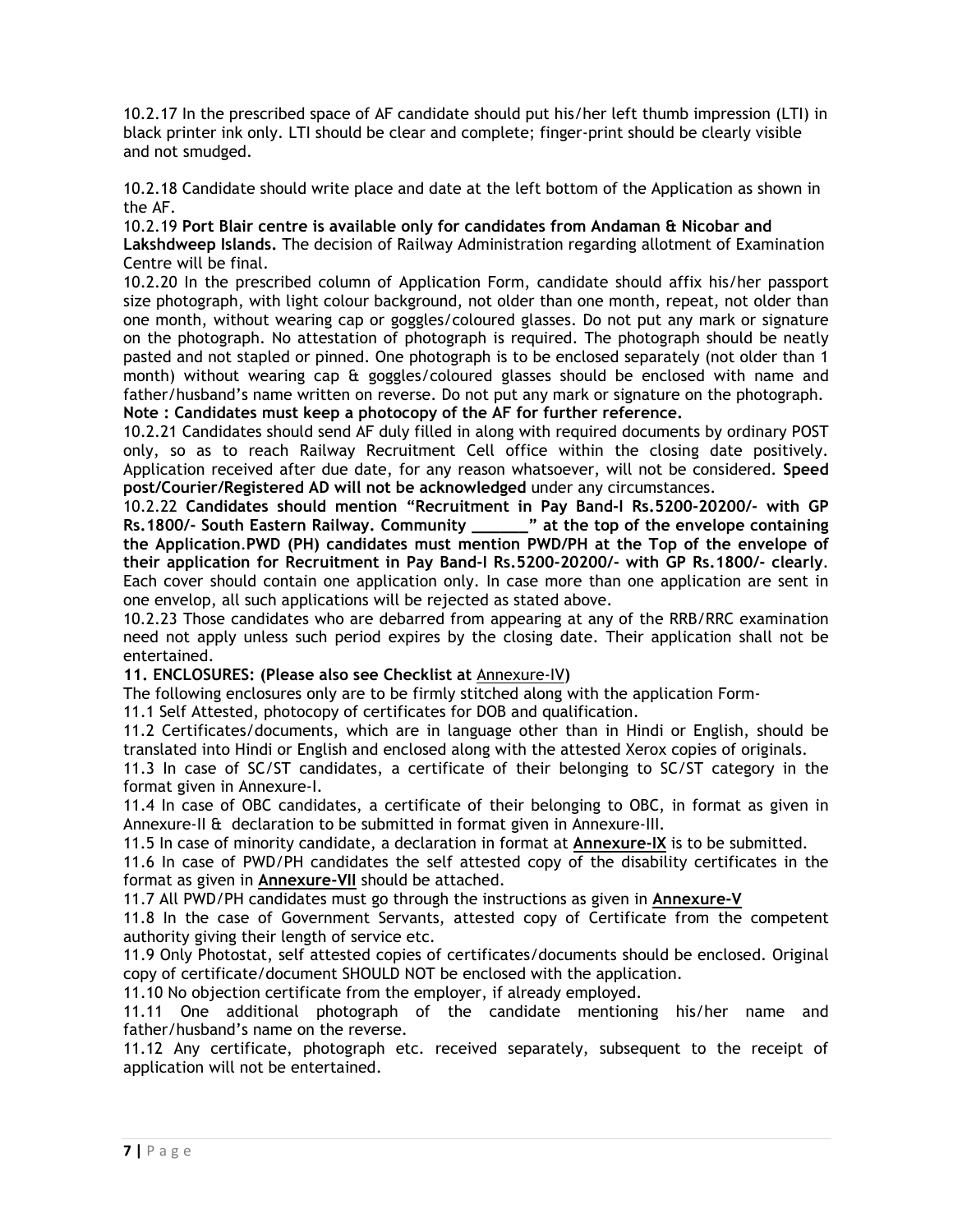## **12. SERVING GOVERNMENT EMPLOYEES:**

Candidates serving Government, Quasi Government Offices/ Organizations and Institutions, can apply directly with "No objection Certificate" from their employer to avoid delay or they should apply through proper channel only. Advance copy of the application will be entertained provided the application through proper channel is received in RRC-SER's office within 15 days from the closing date, for which the entire responsibility would be of the candidate. Applications even if submitted to the employer concerned before the closing date but received by RRC-SER after the closing date will not be considered. It is the responsibility of the candidates to ensure that his/her application is forwarded to RRC-SER in time so that the application reaches RRC-SER office within time.

## **13. FREE JOURNEY RAILWAY PASS:**

A free Second Class journey Railway Pass, as and where admissible, will be issued to the candidates belonging to SC/ST communities only. All other candidates will have to bear their expenses for appearing in the written examination/physical efficiency test etc.

## **14. IMPORTANT NOTE:**

Candidates should have requisite academic qualification on the date of submission of application. Those who are appearing at and/or awaiting results of final examination are not eligible. Academic qualification must be from a recognized Institution/Board, otherwise candidature will be rejected. Candidates having higher qualification may also apply.

## **15. SYLLABUS & EXAMINATION:**

The question paper for the written examination shall be based on Class 10th standard consisting of multiple choice objective type questions aimed to assess General Knowledge/Awareness, Mathematics and Reasoning etc. There will be no question for checking proficiency in language. Questions will be in Hindi,English, Oriya,Urdu and Bengali.

## **16. SELECTION PROCEDURE.**

16.1 Selection will be based on MERIT only. First there will be Written Examination. Candidates to a limited extent, in order of merit, out of those who obtained the prescribed minimum pass marks in Written Examination will be called for Physical Efficiency Test(PET). Those who will qualify in the Physical Efficiency Test (PET) will have to go through the original document verification. Candidates who will found eligible after Physical Efficiency Test (PET) will be called for Medical Examination of relevant standard as shown against each category of post at Page-1 of this notification. There will be no interview.

**16.2 Physical Efficiency Test (P.E.T.): The qualifying standard of PET will be as follows:** 

### **16.2.1 Male**

Should be able to run for a distance of 1500 metres in 6 minutes in one chance.

## **16.2.2 Female**

Should be able to run for a distance of 400 metres in 3 minutes in one chance.

Railway Administration will not be liable/responsible for any loss/injury/damage, whether direct or consequential, suffered/incurred by any candidate during the selection, including PET. Candidates are advised in their own interest, therefore, to ensure that they are physically and otherwise fit to undertake the selection and observe due care to avoid injury/damage/loss to either themselves or others during the process of selection.

16.3. The appointment of the candidate will be subject to their being found suitable after antecedent verification and medical fitness as per rules.

16.4. The selection of candidate by RRC-SER does not confer any right to the candidate for appointment. 'RRC-SER' shall not be held responsible for any inadvertent error or mistake.

16.5. RRC-SER at its discretion may hold additional written examination and/or hold reexamination, or, cancel part, or, whole of the written examination and/or PET.

16.6. Date and venue of written examination, Physical Efficiency Test, and document verification will be fixed by RRC-SER and intimated to eligible candidates by post. Request for postponement of the examination and change of centre/venue will not be entertained under any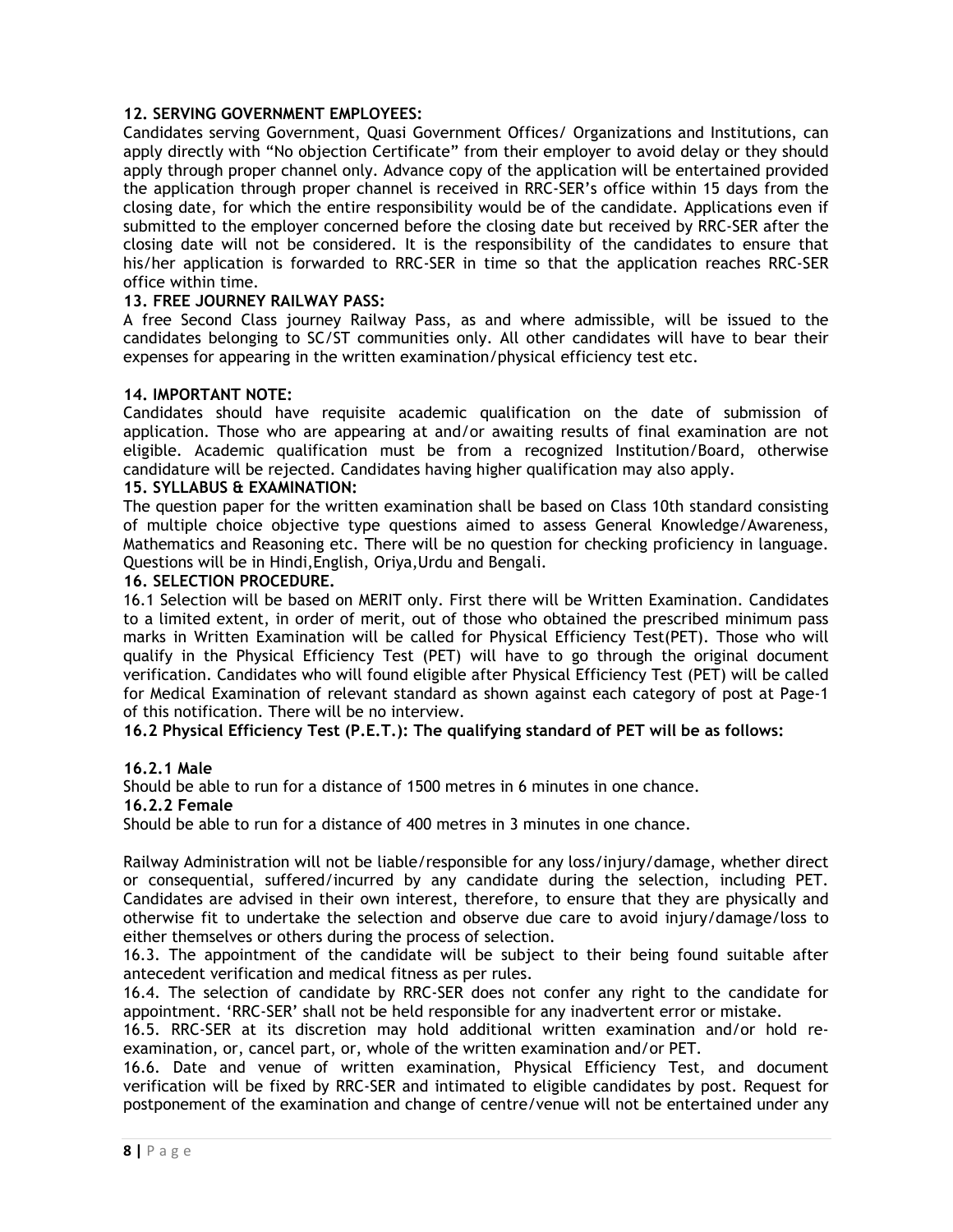circumstances. Candidates trying to use influence or unfair means on this count would be liable to be disqualified.

**Note**:- Admission to the examination centre is provisional as the applications are fully scrutinized later. In case a candidate does not fulfil the entire requirement prescribed in the Employment Notice, his/her candidature is liable to be rejected even at any stage and/ or later stage, when deficiency is noticed. Mere issue of call letter for appearing in written exam by RRC-SER, does not confer any right for any subsequent stage of recruitment process or placing his/her name on the panel.

**17. INVALID APPLICATIONS: The applications having any of the following deficiencies or Irregularities will be summarily rejected**.

17.1. Applications not submitted in prescribed format as given in this Employment Notice, or, if incomplete or illegible.

17.2. Unsigned/undated applications, applications without thumb impression, applications without proper marks of identification.

17.3. Without photos or affixing/attaching Photostat copy of photograph.

17.4. Application without signature or in capital letters or disjointed letters or with different signature at different places or smudged signature.

17.5. Without Demand Draft/ IPO of requisite value and validity.

17.6. Applications not filled in English or Hindi or not filled by the candidate in his own running handwriting.

17.7. Applications without declaration reproduced by the candidate in his/her own running handwriting at column 21 of AF.

17.8. Without proper certificates, in respect of SC/ST/OBC and PWD/PH candidates. Without income Certificate for waiver off examination fee issued by prescribed authority in format given at Annexure-VIII and without self declaration of Minority candidates in format given at Annexure-IX.

17.9. Under aged/Over aged candidates, as on 01.01.2013.

17.10. Not having the requisite Educational Qualification at the time of submitting application.

17.11. Applications received after 17.00 hrs. on closing date.

17.12. Photo copies of the certificates not self-attested.

17.13. More than one application in one name or sent in one envelope.

17.14. Any other irregularity / incomplete application noticed and considered invalid by the RRC/SER.

**18. Action against candidates found guilty of misconduct:** Candidates are warned that they should not furnish any particular that is false or suppress any material information while filling in the Application Form. Candidates are also warned that they should in no case attempt to alter or otherwise tamper with any entry in a document or its attested / certified copy submitted by them nor should they submit a tampered / fabricated document. If there is any inaccuracy or any discrepancy, an explanation regarding this discrepancy should be submitted.

18.1. **A candidate who is or has been found by the Railway Recruitment Board / Zonal Railway/ Recruitment Cell, to be guilty of :** 

(i) Obtaining support for his candidature by any means, or,

(ii) Impersonating, or,

(iii) Procuring impersonation by any person, or,

(iv) Submitting fabricated document or documents which have been tampered with, or,

(v) Making statements which are incorrect or false or suppressing material information, or,

(vi) Resorting to any other irregular or improper means in connection with his candidature for the selection, or,

(vii) Using unfair means during the examination, or by using electronic gadgets / Mobile phone etc. Or.

(viii)Writing irrelevant matter including obscene language or pornographic matter, in the scripts(s),or,

(ix) Committing mischief in any other manner in the examination hall, or,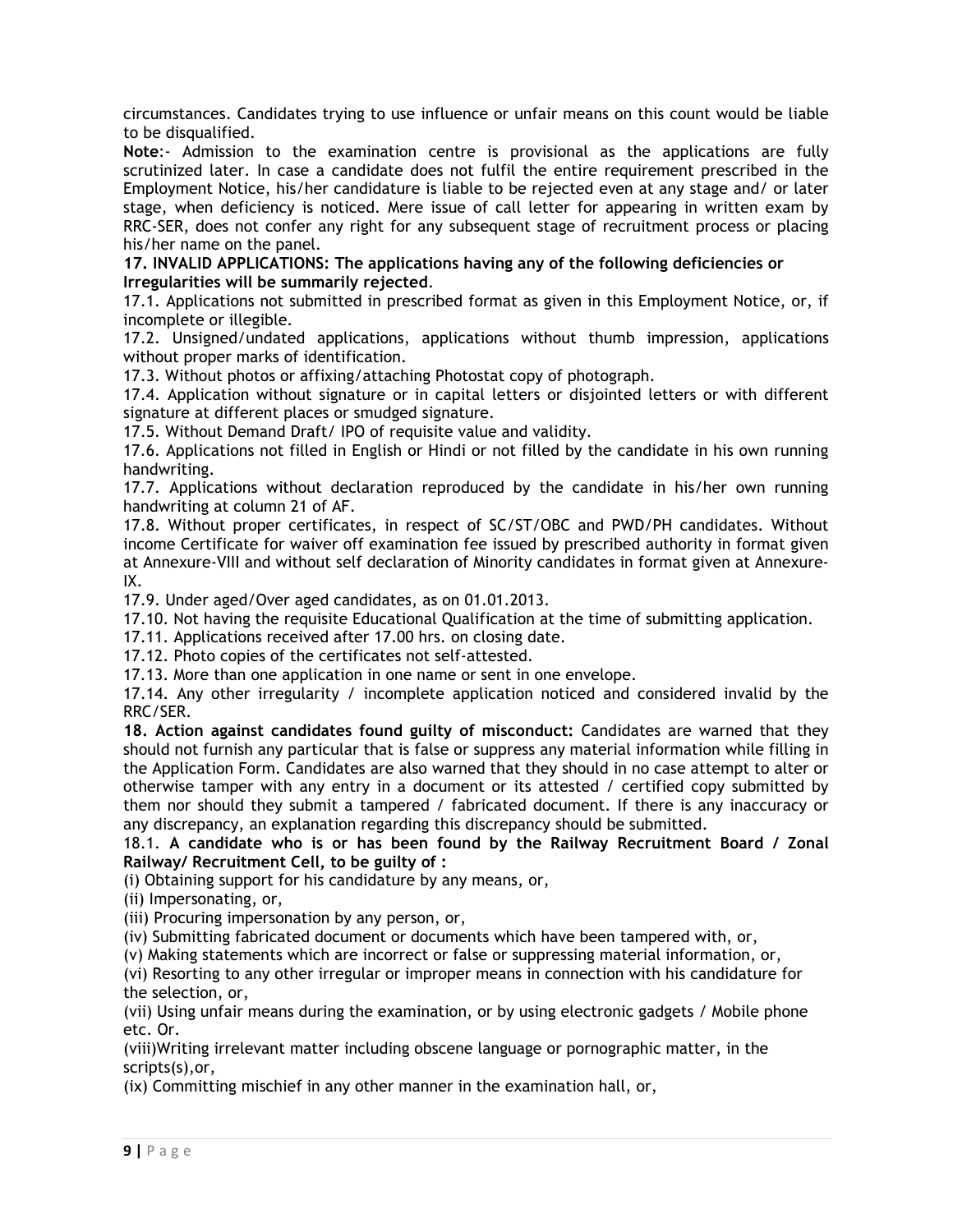(x) Harassing or doing bodily harm to the staff employed by the RRC/SER for the conduct of their test may, in addition to action under relevant provision of the Rules render himself liable to criminal prosecution and further-

(a) be disqualified by the RRC-SER from selection for which he is a candidate, or,

(b) be debarred either permanently or for a period decided by the RRC-SER from any examination or selection conducted by all the Zonal Railway Recruitment Cells/RRBs.

(c) If he is already in service under Government, be taken under disciplinary action under the appropriate rules.

**19.** All male candidates are liable for active Territorial Army Service in Railway Units or such other units as may be laid down on this behalf from time to time.

**20.** Candidates selected for these categories after the written test/Physical Efficiency Test/document verification are required to pass prescribed medical examination, before appointment.

**21.** Selected candidates may be required to undergo training wherever necessary, with stipend for a specific period and to deposit the security amount and execute an indemnity bond or agreement.

**22.** The candidates selected may be absorbed depending on the vacancies available, after successful completion of prescribed training. They may be considered in due course for promotion to higher grades according to rules/orders in force from time to time.

**23.** Posting of the selected candidates may be made as per requirement of the Zonal Railways/ Indian Railways at the appropriate time. No particular place or Department or Division of posting can be assured or assumed. Choice of Post will be based on merit.

**24.** For any legal dispute the Jurisdiction will be at Central Administrative Tribunal, covering the city where RRC-SER is located i.e. Hon'ble CAT/Kolkata

**25. In the event of any dispute, English version of the Employment Notice will be treated as valid. In case of any misprint the copy of the notification displayed in the office of RRC-SER is final and valid. RRC-SER will not be responsible for printing/typographical error or any other inadvertent mistake.** 

## **26. RAILWAY RECRUITMENT CELL-SER's DECISION FINAL:**

The decision of RRC-SER in all matters relating to eligibility, acceptance or rejection of the applications, issue of free Rail Passes, penalty for false information, mode of selection, conduct of examination(s) and allotment of examination centre, selection, allotment of posts to selected candidates will be final and binding on the candidates and no enquiry or correspondence will be entertained in this connection. Candidates who submit forged caste certificates for securing eligibility and or obtaining privilege, including free travel, for appearing in an examination, shall be liable not only for rejection of his candidature for the particular recruitment for which he has applied, but shall be debarred from appearing at any examination conducted by any RRC/RRB all over the country for whole life.

**IMPORTANT**: RRC-SER has not appointed any agents or coaching centres for acting on its behalf. Candidates are warned against any such claims being made by persons / agencies. Examination

conducted by RRC-SER would be multiple-choice objective type and OMR answer sheets are being used and computer evaluation is being resorted to. Candidates are selected purely as per merit only. Please beware of unscrupulous elements and do not fall in their trap. Any information on such elements or complaints may be addressed to either Dy.CPO(Rectt.) S.E.Rly. on the address below, or, SDGM/S.E.Rly.11 Garden Reach Road , Kolkata-700043.

**Candidates may also log on to RRC-SER's website www.rrcser.in for downloading Application Form and accessing other information**.

> **Dy. Chief Personnel Officer/Rectt. Railway Recruitment Cell South Eastern Railway Bunglow No 12 A ,1st Floor 11 Garden Reach Road KOLKATA – 700 043**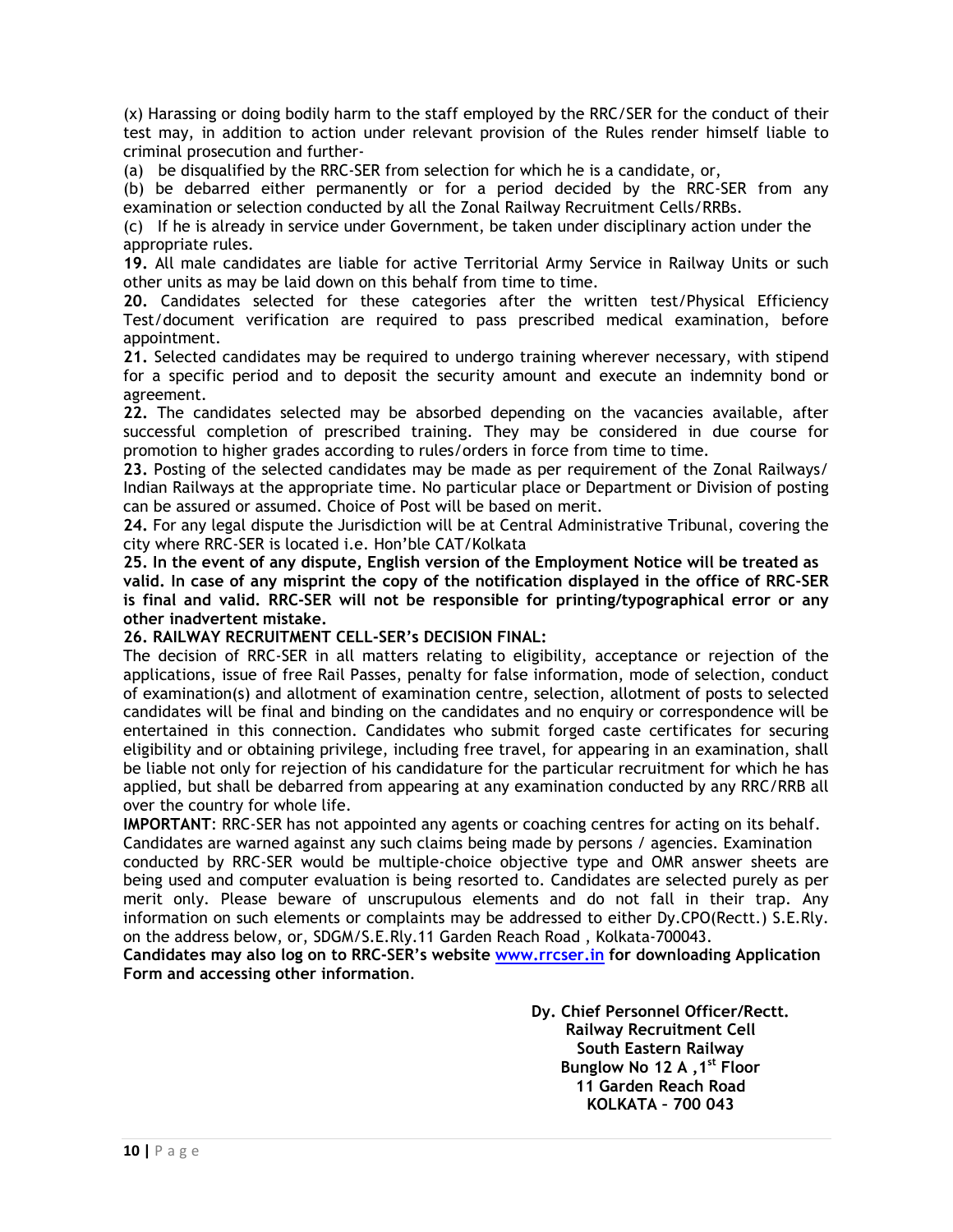|       |                                                                                        |                                                                                                                                                                                                                                                                                             |  |                       |              |                 |                                      |                 |                            |                 |                                                                           |                            |                                                          |  |  |  |                 |  |                                                  | Annexure-X           |  |  |
|-------|----------------------------------------------------------------------------------------|---------------------------------------------------------------------------------------------------------------------------------------------------------------------------------------------------------------------------------------------------------------------------------------------|--|-----------------------|--------------|-----------------|--------------------------------------|-----------------|----------------------------|-----------------|---------------------------------------------------------------------------|----------------------------|----------------------------------------------------------|--|--|--|-----------------|--|--------------------------------------------------|----------------------|--|--|
| To    |                                                                                        | The Assistant Personnel Officer (Rectt)<br>South Eastern Railway , Bungalow 12 A                                                                                                                                                                                                            |  |                       |              |                 |                                      |                 |                            |                 | <b>APPLICATION FORM</b><br><b>Employment Notice</b><br>No-SER/RRC/02/2012 |                            |                                                          |  |  |  |                 |  | <b>FOR OFFICE USE ONLY</b>                       |                      |  |  |
|       |                                                                                        | 11 Garden Reach Road, Kolkata-700 043<br>Recruitment in Pay Band-I Rs. 5200-20200/- with GP Rs. 1800/-                                                                                                                                                                                      |  |                       |              |                 |                                      |                 |                            |                 |                                                                           |                            |                                                          |  |  |  |                 |  |                                                  |                      |  |  |
|       |                                                                                        | (UR, SC, ST, OBC and PWD) on South Eastern Railway                                                                                                                                                                                                                                          |  |                       |              |                 |                                      |                 |                            |                 |                                                                           |                            |                                                          |  |  |  |                 |  |                                                  |                      |  |  |
| 1     | Name of Candidate:<br>(IN BLOCK LETTER)                                                |                                                                                                                                                                                                                                                                                             |  |                       |              |                 |                                      |                 |                            |                 |                                                                           |                            |                                                          |  |  |  |                 |  | Paste(do not pin or<br>staple) here your recent  |                      |  |  |
| 2     | Father's Name:<br>(IN BLOCK LETTER)                                                    |                                                                                                                                                                                                                                                                                             |  |                       |              |                 |                                      |                 |                            |                 |                                                                           |                            |                                                          |  |  |  |                 |  |                                                  | colour passport size |  |  |
| 3     | <b>Nearest Railway Station</b>                                                         |                                                                                                                                                                                                                                                                                             |  |                       |              |                 |                                      |                 |                            |                 |                                                                           |                            |                                                          |  |  |  |                 |  | photo of size 4.5cm X                            | 3.5cm (The colour    |  |  |
| 4     |                                                                                        | Address for Communication: ( IN BLOCK LETTER)                                                                                                                                                                                                                                               |  |                       |              |                 |                                      |                 |                            |                 |                                                                           |                            |                                                          |  |  |  |                 |  | photo shall not be more<br>than 3 months old)Not |                      |  |  |
|       |                                                                                        |                                                                                                                                                                                                                                                                                             |  |                       |              |                 |                                      |                 |                            |                 |                                                                           | 5                          | Sex:                                                     |  |  |  |                 |  |                                                  | to be attested.      |  |  |
|       |                                                                                        |                                                                                                                                                                                                                                                                                             |  |                       |              |                 |                                      |                 |                            |                 |                                                                           | 6                          | Nationality:                                             |  |  |  |                 |  |                                                  |                      |  |  |
|       |                                                                                        |                                                                                                                                                                                                                                                                                             |  |                       |              |                 | 7                                    |                 |                            |                 |                                                                           | Religion:                  |                                                          |  |  |  |                 |  |                                                  |                      |  |  |
|       |                                                                                        | Marital<br>8<br>PIN CODE NO<br>Status:                                                                                                                                                                                                                                                      |  |                       |              |                 |                                      |                 |                            |                 |                                                                           | Signature of the Candidate |                                                          |  |  |  |                 |  |                                                  |                      |  |  |
|       |                                                                                        |                                                                                                                                                                                                                                                                                             |  |                       |              |                 |                                      |                 |                            |                 |                                                                           |                            |                                                          |  |  |  |                 |  |                                                  |                      |  |  |
| 9     | Persons with Disability<br>Date of Birth<br>Y<br>D<br>D<br>M<br>Y<br>Y<br>Y<br>10<br>M |                                                                                                                                                                                                                                                                                             |  |                       |              |                 |                                      |                 |                            |                 |                                                                           |                            |                                                          |  |  |  |                 |  |                                                  |                      |  |  |
|       | Disability Percentage (%)<br>Whether Scribe required (YES/NO)                          |                                                                                                                                                                                                                                                                                             |  |                       |              |                 |                                      |                 |                            |                 |                                                                           |                            |                                                          |  |  |  |                 |  |                                                  |                      |  |  |
|       |                                                                                        |                                                                                                                                                                                                                                                                                             |  |                       |              |                 |                                      |                 |                            |                 |                                                                           |                            |                                                          |  |  |  |                 |  |                                                  |                      |  |  |
| 11    | Community                                                                              |                                                                                                                                                                                                                                                                                             |  |                       |              |                 |                                      |                 |                            |                 | 12                                                                        |                            | Age Relaxation                                           |  |  |  |                 |  |                                                  |                      |  |  |
| 13    |                                                                                        | Order of preference (Post code                                                                                                                                                                                                                                                              |  |                       |              | 1 <sup>st</sup> | 2 <sup>nd</sup>                      | 3 <sup>rd</sup> |                            | 4 <sup>th</sup> | 5 <sup>th</sup>                                                           |                            |                                                          |  |  |  |                 |  |                                                  |                      |  |  |
|       |                                                                                        | up to 5 preference)                                                                                                                                                                                                                                                                         |  |                       |              |                 |                                      |                 |                            |                 |                                                                           |                            |                                                          |  |  |  |                 |  |                                                  |                      |  |  |
|       |                                                                                        |                                                                                                                                                                                                                                                                                             |  |                       |              |                 |                                      |                 |                            |                 |                                                                           |                            |                                                          |  |  |  |                 |  |                                                  |                      |  |  |
| 14    |                                                                                        | Educational Qualification, tick ( $\checkmark$ ) the appropriate column                                                                                                                                                                                                                     |  |                       |              |                 |                                      |                 |                            |                 |                                                                           |                            |                                                          |  |  |  |                 |  |                                                  |                      |  |  |
|       | <b>SSLC/MATRIC</b>                                                                     | HSC/SSC                                                                                                                                                                                                                                                                                     |  | ITI                   |              | <b>DIPLOMA</b>  |                                      |                 |                            | <b>GRADUATE</b> |                                                                           |                            | NON-TECHNICAL<br><b>POST GRADUATE</b>                    |  |  |  | <b>GRADUATE</b> |  | <b>TECHNICAL</b>                                 | <b>POST GRADUATE</b> |  |  |
|       |                                                                                        |                                                                                                                                                                                                                                                                                             |  |                       |              |                 |                                      |                 |                            |                 |                                                                           |                            |                                                          |  |  |  |                 |  |                                                  |                      |  |  |
|       |                                                                                        |                                                                                                                                                                                                                                                                                             |  |                       |              |                 |                                      |                 |                            |                 |                                                                           |                            |                                                          |  |  |  |                 |  |                                                  |                      |  |  |
| 15    | Serving Employee                                                                       |                                                                                                                                                                                                                                                                                             |  |                       |              |                 | 16 If yes, indicate the organisation |                 |                            |                 |                                                                           |                            |                                                          |  |  |  |                 |  |                                                  |                      |  |  |
| 17    | Fee Exemption                                                                          |                                                                                                                                                                                                                                                                                             |  |                       | 18           |                 |                                      |                 |                            |                 |                                                                           |                            | Choice of Language for Examination                       |  |  |  |                 |  |                                                  |                      |  |  |
| 19    |                                                                                        | Personal marks of identification                                                                                                                                                                                                                                                            |  |                       | 1            |                 |                                      |                 |                            |                 |                                                                           |                            |                                                          |  |  |  |                 |  |                                                  |                      |  |  |
|       |                                                                                        | (Mole, cut mark etc in the body)                                                                                                                                                                                                                                                            |  |                       | $\mathbf{2}$ |                 |                                      |                 |                            |                 |                                                                           |                            |                                                          |  |  |  |                 |  |                                                  |                      |  |  |
|       |                                                                                        |                                                                                                                                                                                                                                                                                             |  |                       |              |                 |                                      |                 |                            |                 |                                                                           |                            |                                                          |  |  |  |                 |  |                                                  |                      |  |  |
| 20    |                                                                                        | Name of the post office/Bank & Place                                                                                                                                                                                                                                                        |  |                       |              |                 |                                      |                 |                            |                 |                                                                           |                            | Details of IPO/DD enclosed with the AF<br>Serial No Date |  |  |  |                 |  |                                                  | Amount               |  |  |
|       |                                                                                        |                                                                                                                                                                                                                                                                                             |  |                       |              |                 |                                      |                 |                            |                 |                                                                           |                            |                                                          |  |  |  |                 |  |                                                  |                      |  |  |
|       |                                                                                        |                                                                                                                                                                                                                                                                                             |  |                       |              |                 |                                      |                 |                            |                 |                                                                           |                            |                                                          |  |  |  |                 |  |                                                  |                      |  |  |
|       |                                                                                        | 21. Declaration by the candidate: (Copy the passage in the box below in your running hand writing): Not required to write by Blind/Cerebral Palsy Candidates<br>who needs the assistance of scribe.                                                                                         |  |                       |              |                 |                                      |                 |                            |                 |                                                                           |                            |                                                          |  |  |  |                 |  |                                                  |                      |  |  |
|       |                                                                                        | "I hereby declare that all the particulars given above by me are true, complete and correct to the best of my knowledge and belief. I am aware<br>that in the event of any information furnished by me is found false / incorrect at any stage, my candidature / service will be rejected / |  |                       |              |                 |                                      |                 |                            |                 |                                                                           |                            |                                                          |  |  |  |                 |  |                                                  |                      |  |  |
|       |                                                                                        | terminated summarily and I am also liable to criminal action. I will abide by the instructions given in the notification".                                                                                                                                                                  |  |                       |              |                 |                                      |                 |                            |                 |                                                                           |                            |                                                          |  |  |  |                 |  |                                                  |                      |  |  |
|       |                                                                                        |                                                                                                                                                                                                                                                                                             |  |                       |              |                 |                                      |                 |                            |                 |                                                                           |                            |                                                          |  |  |  |                 |  |                                                  |                      |  |  |
|       |                                                                                        |                                                                                                                                                                                                                                                                                             |  |                       |              |                 |                                      |                 |                            |                 |                                                                           |                            |                                                          |  |  |  |                 |  |                                                  |                      |  |  |
|       |                                                                                        |                                                                                                                                                                                                                                                                                             |  |                       |              |                 |                                      |                 |                            |                 |                                                                           |                            |                                                          |  |  |  |                 |  |                                                  |                      |  |  |
|       | Place:                                                                                 |                                                                                                                                                                                                                                                                                             |  |                       |              |                 |                                      |                 |                            |                 |                                                                           |                            |                                                          |  |  |  |                 |  |                                                  |                      |  |  |
|       |                                                                                        |                                                                                                                                                                                                                                                                                             |  |                       |              |                 |                                      |                 |                            |                 |                                                                           |                            |                                                          |  |  |  |                 |  |                                                  |                      |  |  |
|       |                                                                                        |                                                                                                                                                                                                                                                                                             |  |                       |              |                 |                                      |                 |                            |                 |                                                                           |                            |                                                          |  |  |  |                 |  |                                                  |                      |  |  |
| Date: |                                                                                        |                                                                                                                                                                                                                                                                                             |  | Left Thumb Impression |              |                 |                                      |                 | Signature of the Candidate |                 |                                                                           |                            |                                                          |  |  |  |                 |  |                                                  |                      |  |  |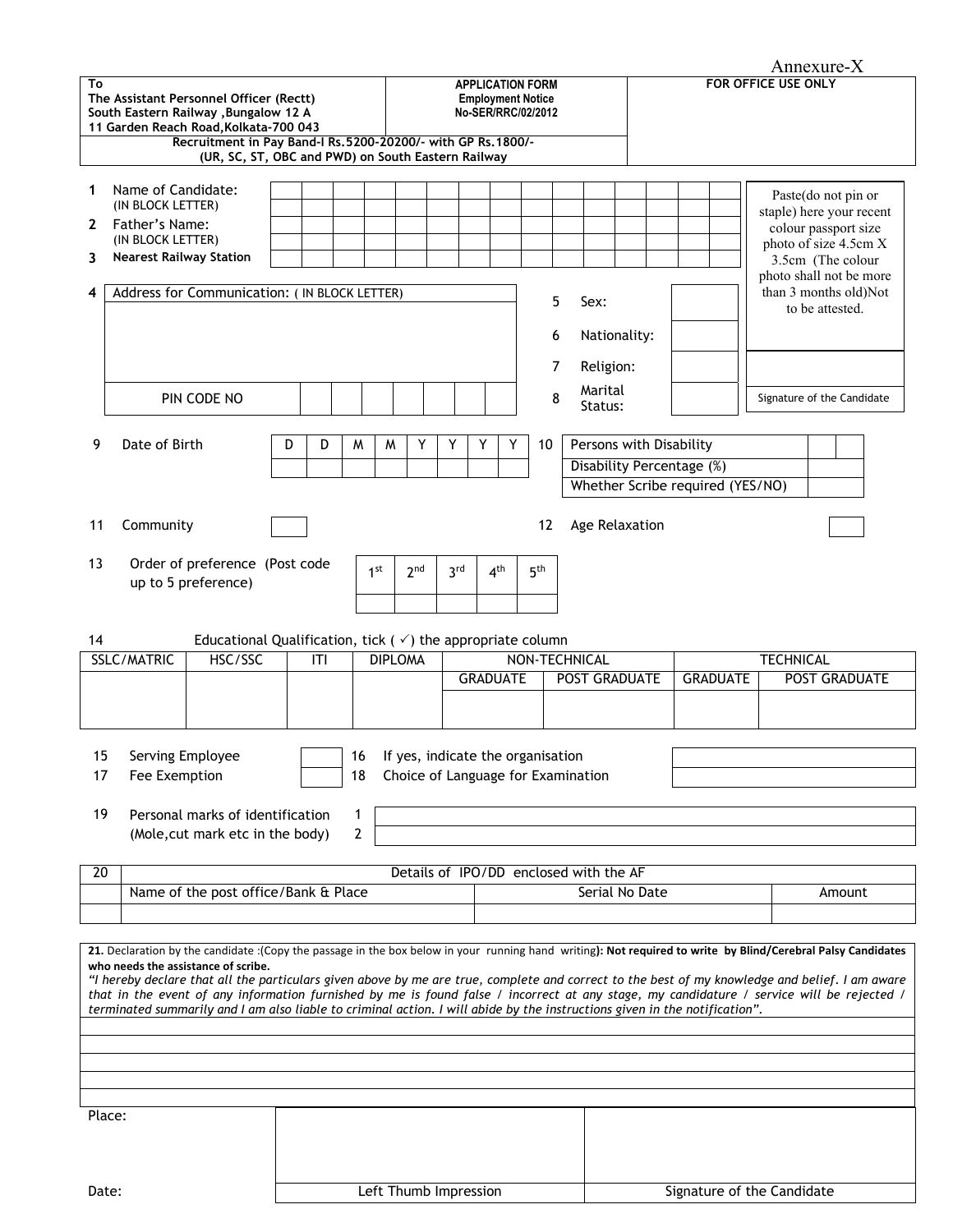### **Annexure-I**

The candidates are required to obtain caste certificates in the proper proforma from the appropriate authority and produce the original certificate at the time of verification, failing which he/she may be disqualified. This is strictly required vide Chapter 13 of the Brochure (Published by Govt. of India, Ministry of Personnel, Public Grievances &Pensions Department of Personnel Training, New Delhi). As large numbers of candidates are producing certificates issued by authority different from the appropriate authority, they are advised to strictly comply with the instructions.

#### **(FORM OF CASTE CERTIFICATE FOR SC/ST CANDIDATES APPLYING FOR APPOINTMENT TO POSTS UNDER THE GOVERNMENT OF INDIA)**

|                |  | This is to certify | that Shri/Smt./Kum* | Son |  | /Daughter* | of |                           | 0t                                                              |
|----------------|--|--------------------|---------------------|-----|--|------------|----|---------------------------|-----------------------------------------------------------------|
| village/town*  |  |                    | District/Division*  |     |  |            |    | Of State/Union Territory* |                                                                 |
| belongs to the |  |                    |                     |     |  |            |    |                           | Caste/Tribe* which is recognized as a Scheduled Caste/Scheduled |
| Tribe* under:  |  |                    |                     |     |  |            |    |                           |                                                                 |

- 1. The Constitution (Scheduled Caste) order, 1950.
- 2. The Constitution (Scheduled Tribes) order, 1950
- 3. The Constitution (Scheduled Caste) (Union Territories) order, 1951
- 4. The Constitution (Scheduled Tribes) ( Union Territories) order, 1951( as amended by the Scheduled Caste and Scheduled Tribes Lists Modification), Order, 1956 the Bombay Reorganisation Act 1960, the Punjab Reorganisation Act, 1966, the State of Himachal Pradesh Act, 1970, the North Eastern Areas Reorganisation Act, 1971, and the Scheduled Tribes Order (Amendment) Act, 1976.
- 5. The Constitution (Jammu and Kashmir) Scheduled Caste Order, 1956.
- 6. The constitution (Jammu and Kashmir) Scheduled Tribe Order 1956
- 7. The Constitution (Andaman and Nicobar Islands) Scheduled Tribes Order, 1959.As amended by the Schedule Caste and Schedule Tribe order (Amendment Act , 1976)
- 8. The Constitution (Dadra and Nagar Haveli)Scheduled Castes Order, 1962
- The Constitution (Dadra and Nagar Haveli)Scheduled Tribes Order, 1962
- 10. The Constitution (Pondicherry) Scheduled Castes Order, 1964
- 11. The Constitution Scheoduled Tribes (Utttar Pradesh) order, 1967
- 12. The Constitution (Goa, Daman and Diu) Scheduled Castes Order, 1968
- 13. The Constitution (Goa, Daman and Diu) Scheduled Tribes Order, 1968
- 14. The Constitution (Nagaland) Scheduled Tribes Order, 1970
- 15. The Constitution (Sikkim) Scheduled Caste Order, 1978
- 16. The Constitution (Sikkim) Scheduled Tribes Order, 1978
- 17. The Constitution (Jammu and Kashmir) Scheduled Tribe Order, 1989.
- 18. The Constitution (Schedule Caste) order (Amendment) Act,1990.
- 19. The Constitution (Schedule Tribe) order (Amendment) Act,1991.
- 20. The Constitution (Schedule Caste) order  $(2^{nd}$  Amendment) Act, 1991.
- 21. The Constitution (Schedule Tribes) order (Amendment) ordinance,1996.

| Shri/Shrimati/Kumari* |                                                     | and/or | his /her* | family, reside(s) in | village /town* |  |
|-----------------------|-----------------------------------------------------|--------|-----------|----------------------|----------------|--|
| of*                   | District/Division* of the State/Union Territory* of |        |           |                      |                |  |
|                       |                                                     |        |           |                      |                |  |

Signature\_

\*\*Designation\_\_\_\_\_\_\_\_\_\_\_\_\_\_\_\_\_

(with seal of Office) State/Union Teritory\*\*

Place

Date\_\_\_\_\_\_\_\_\_\_\_\_\_\_\_\_\_\_\_\_

\*Please delete the words which are not applicable.

Note: The term "ordinarily reside(s) \*\* used here will have the same meaning as in Section 20 of the Representation of the People Act, 1950.

\*\* Officers competent to issue Caste/Tribe certificates:

\*\* District Magistrate/Additional District Magistrate/ Collector/Deputy Commissioner/ Additional Deputy Commissioner/ Deputy Collector/1st Class Stipendiary Magistrate /City Magistrate / Sub- Divisional Magistrate / Taluka Magistrate / Executive Magistrate/Extra Assistant Commissioner(not below the rank of  $1<sup>st</sup>$  Class Stipendiary Magistrate) Chief Presidency Magistrate / Additional Chief Presidency Magistrate/ Presidency Magistrate/ Revenue Officers not below the rank of Tahsildar / Sub- Divisional Officer of the area where the candidate and/ or his/ her family reside(s).

Note: ST Candidates belonging to Tamilnadu State should submit caste certificate ONLY from the REVENUE DIVISIONAL OFFICER.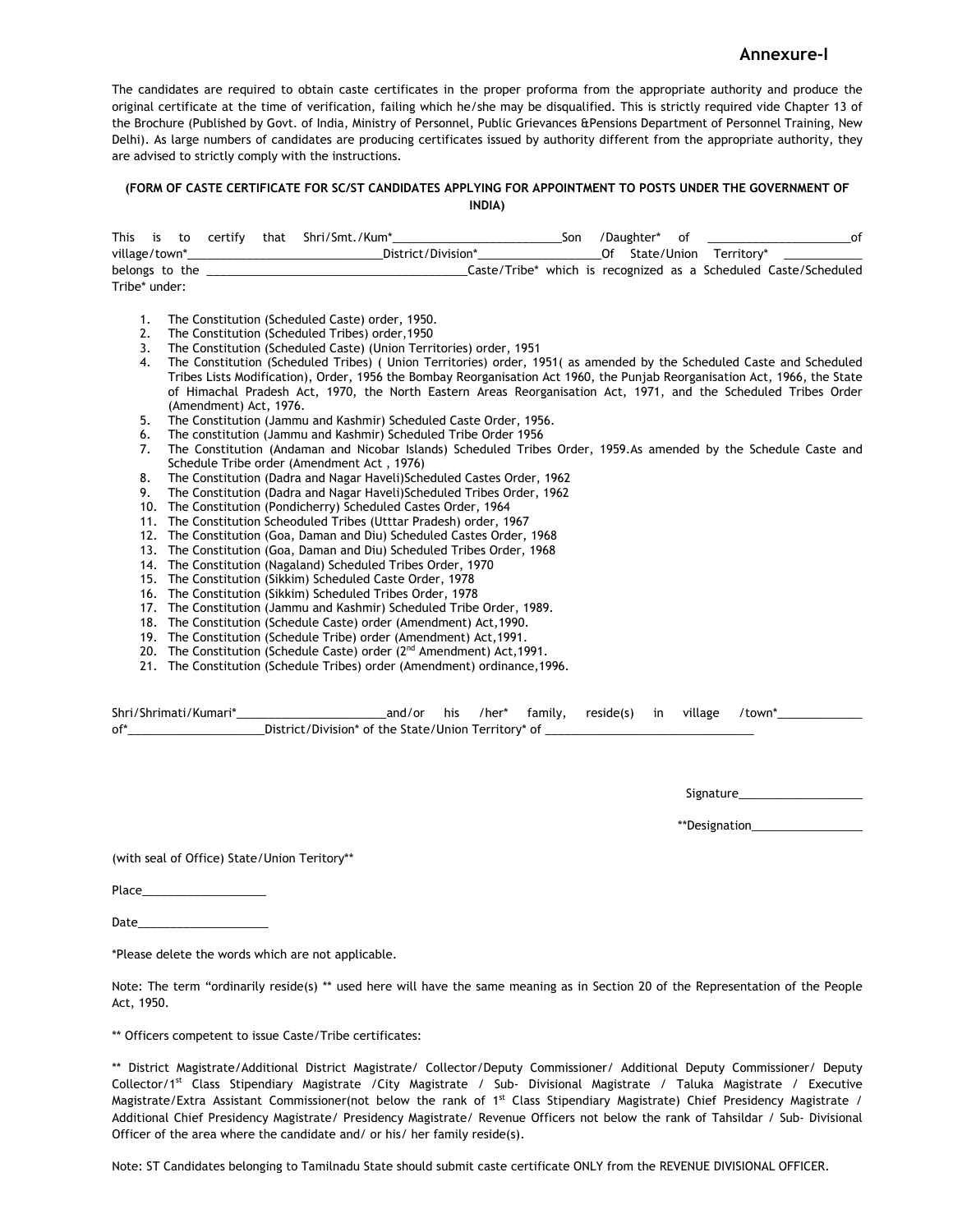#### **FORM OF CERTIFICATE FOR OTHER BACKWARD CLASS CANDIDATES**

This is to certify that …………………………………………………….on/daughter of …………………………………………….. of village………………..district/division …state belongs to ……………………………community which is recognised as a backward class under:

1) Resolution No.12011/68/93-BCCc dated 10th September 1993, published in the Gazette of India -Extraordinary part 1, Section 1, No.186 dated 13th September 1993.

2) Resolution No.12011/9/94-BCC dated 19th October 1994, published in the Gazette of India -Extraordinary - part 1, Section 1, No.163, dated 20th October 1994.

3) Resolution No.12011/7/95-BCC, dated 24th May, 1995, published in Gazette of India - Extraordinary -

Part 1, Section 1, No.88, dated 25th May 1995.

4) Resolution No.12011/44/96-BCC, dated 6th December 1996, published in Gazette of India - Extraordinary - part 1, Section 1, No.210, dated 11th December 1996.

5) Resolution No.12011/68/93-BCC, published in Gazette of India - Extraordinary - No.129, dated the 8<sup>th</sup> July 1997.

6) Resolution No.12011/12/96-BCC, published in Gazette of India - Extraordinary - No.164, dated the 1<sup>st</sup> Sept 1997.

7) Resolution No.12011/99/94-BCC, published in Gazette of India - Extraordinary - No.236, dated the 11<sup>th</sup> Dec 1997.

8) Resolution No.12011/13/97-BCC, published in Gazette of India - Extraordinary - No.239, dated the 3rd Dec 1997.

9) Resolution No.12011/12/96-BCC, published in Gazette of India - Extraordinary - No.166, dated the 3<sup>rd</sup> Aug 1998.

10) Resolution No.12011/68/93-BCC, published in Gazette of India - Extraordinary - No.171, dated the 6<sup>th</sup> Aug 1998. 11) Resolution No.12011/68/98-BCC, published in Gazette of India - Extraordinary - No.241, dated the  $27<sup>th</sup>$  Oct 1999.

12) Resolution No.12011/88/98-BCC, published in Gazette of India - Extraordinary - No.270, dated the 6<sup>th</sup> Dec 1999. 13) Resolution No.12011/36/99-BCC, published in Gazette of India - Extraordinary - No.71, dated the 4<sup>th</sup> April 2000.

Shri ………………………………………and/or his family ordinarily reside(s) in the …………………………..District/ Division of the ………………………………State. This is also to certify that he/she does not belong to the persons/sections **(Creamy Layer)** mentioned in column 3 of the Schedule to the Government of India, Department of Personnel & Training OM NO.36012/22/93 –Estt (SCT), dated 8.9.1993 and modified vide Government of India, Department of Personnel and Training O.M. 36033/32004-Estt.(Res) dated 09.03.2004.

Dated:

**District Magistrate/Dy. Commissioner etc.** 

**Seal** 

**Note:** The term 'ordinarily' used here will have the same meaning as in section 20 of the Representation of Peoples Act., 1950.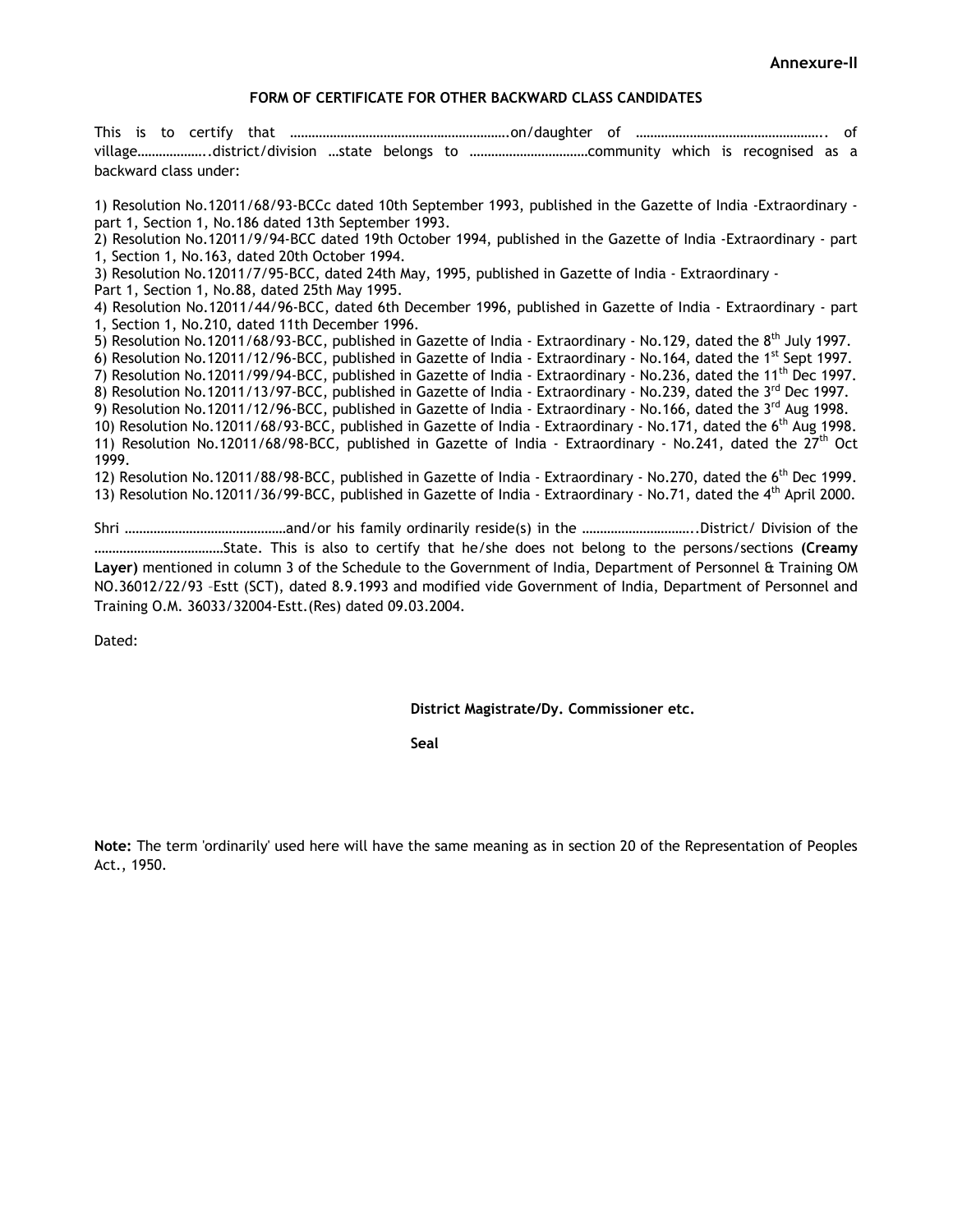**Proforma for declaration to be submitted by Other Backward Class Candidates along with the application while applying for the posts against Employment Notice No.\_\_\_\_\_\_\_\_\_\_\_\_\_\_\_\_\_\_\_\_ of RRC\_\_\_\_\_\_\_\_\_\_\_\_\_\_\_\_\_\_\_\_\_\_.** 

### **DECLARATION**

"I, \_\_\_\_\_\_\_\_\_\_\_\_\_\_\_\_\_\_\_\_\_\_\_\_\_\_\_\_\_\_son/daughter of Shri\_\_\_\_\_\_\_\_\_\_\_\_\_\_\_\_\_\_\_\_\_\_\_\_\_\_\_\_ resident Of village/town/city\_\_\_\_\_\_\_\_\_\_\_\_\_\_\_\_district\_\_\_\_\_\_\_\_\_\_\_\_\_\_\_\_\_\_\_\_State\_\_\_\_\_\_\_\_\_\_\_\_\_\_\_\_\_\_\_\_ hereby declare that I belong to the\_\_\_\_\_\_\_\_\_\_\_\_\_\_\_\_\_\_\_\_ (indicate your sub-caste) community which is recognized as a backward class by the Government of India for the purpose of reservation in services as per orders contained in Department of Personnel and Training Office Memorandum No. 36012/22/93-(SCT) dated 08.09.1993. It is also declared that I do not belong to persons/sections (Creamy Layer) mentioned in column 3 of the Schedule to the above referred Office Memorandum dated 08.09.1993 and its subsequent through O.M. No.36033/3/2004-Estt. (Res.) dated 09.03.2004."

Place: Signature of the candidate number of the candidate states of the candidate number of the candidate number of the candidate number of the candidate number of the candidate number of the candidate number of the candid

Date: Name of the candidate  $\blacksquare$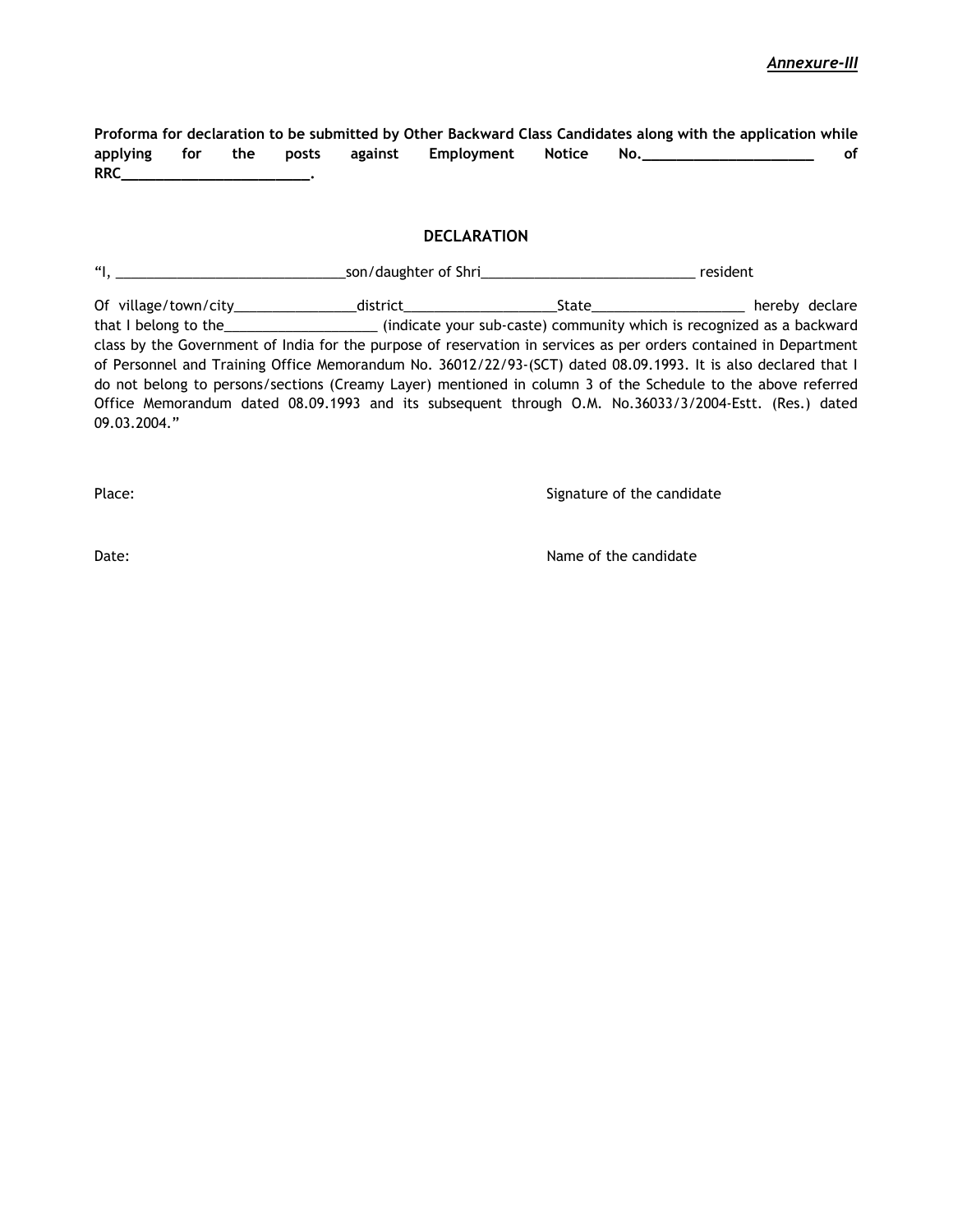Checklist for proper filling of application.

1. Application is addressed to Assistant Personnel Officer (Recruitment), South Eastern Railway ,Bunglow No 12 A ,11 Garden Reach Road,Kolkata-700043.

2. Application Form is on prescribed format in good quality, white,A-4 size paper only.

3. Application is filled in own handwriting (except VH candidates who will opt for Scribe).

4. Application is filled completely and legibly

5. Application Form is filled in English or Hindi language only.

6. Only one application is submitted in one name for any/all post & category in one envelope.

7. Relevant examination fee in the form of DD/IPO is attached.

8. DD/IPO is not issued before the date of notification.

9. Applicant is not over-aged/under-aged as on 01.01.2013.

10. Applicant possesses the requisite qualification at the time of filling the application

11.Only legible, Photostat and self attested copies of requisite certificates for age, educational/technical qualification are enclosed.

12. Appropriate post code of choice in the application at Col 13

13. Application Form is filled with correct date of birth & not age. Further appropriate codes are

properly filled in accordance to the Instructions mentioned in paragraph 10.2 of the Employment Notice.

14. Two identification marks have been mentioned in the Application Form at Column No 19.

- 15. Signature of the candidate at the space provided just below the photograph and right bottom of AF.
- 16. Signature should be either in Hindi or in English.

17. Signature is not recorded in English Capital letters or disjointed letter.

18. Place and Date of filling of application is recorded.

19. Declaration is written in own handwriting by the candidate in running english.

20. The left thumb impression given is clear & not smudged.

21. Application of serving employee is submitted through proper channel with no objection certificate from the employer.

22. You are not debarred from any RRB examination during the period

23. Application is not received after closing date and time

24. Candidates with registered crime report on Police record need not to apply

25. Application is being sent through ordinary post/dropped in the box kept at RRC, South Eastern Railway, Garden Reach, Kolkata-43.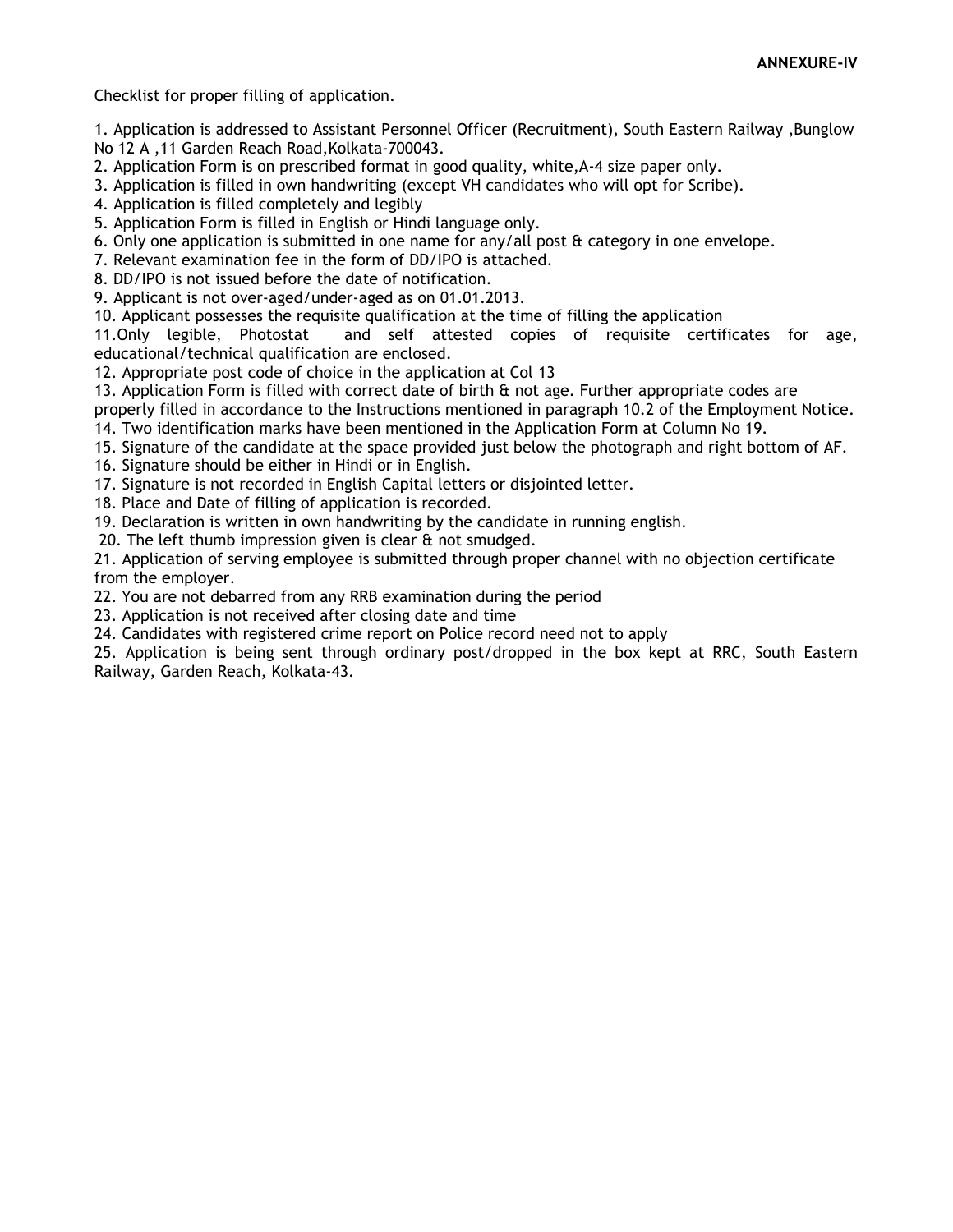# **For PERSONS WITH DISABILITIES (PWD)**

Employment Notice No.SER/RRC/02 / 2012

1. The suitability of a post for Persons with Disability has been indicated against each post. In case of some posts certain vacancies are specifically reserved for them.

## 2. Definitions of Disabilities:

## **( I )Visually Handicapped (VH**)

(a) **Blindness**: "Blindness" refers to a condition where a person suffers from any of the following conditions, namely: (i) Total absence of sight; or (ii) Visual acuity not exceeding 6/60 or 20/200 (snellen) in the better eye with correcting lenses; or (iii) limitation of the field of vision subtending an angle 20 degree or worse.

 (b) **Low vision**: "Person with low vision" means a person with impairment of visual functioning even after treatment or standard refractive correction, but who uses or is potentially capable of using vision for the planning or execution of a task with appropriate assistive devices.

## **( II ) Hearing Handicapped (HH)**

(a) **Hearing impairment**: "Hearing impairment" means loss of 60(sixty) decibels or more in the better ear in the conversational range of frequencies.

## **( III ) Orthopedically Handicapped (OH)**

(a) **Loco motor disability** : "Loco motor Disability" means disability of bones, joints or muscles leading to substantial restriction of the movement of the limbs or any form of cerebral palsy.

(b)**Cerebral Palsy**: "Cerebral Palsy" means a group of non-progressive conditions of a person characterised by abnormal motor control posture resulting from brain insult or injuries occurring in the pre-natal or infant period of development.

(c) All the cases of orthopedically handicapped persons would be covered under the category of "Loco motor disability or Cerebral Palsy".

 3. Degree of disability for Reservation: Only such persons would be eligible for reservation in service/ posts who suffer from not less than 40% of the relevant disability. A person who wants to avail the benefit of reservation would have to submit a Disability Certificate issued by a competent authority in the format given at Annexure-VII.

4. Competent Authority to Issue Disability Certificate: The competent authority to issue Disability Certificate shall be a Medical Board duly constituted by the Central or State Government consisting of at least three members out of which one shall be a specialist in the particular field for assessing Loco motor / Cerebral / Visual / Hearing Disability as the case may be.

## 5. Conditions :-

(a) All selected Candidates will be subjected to Medical Examination by Railway Medical Authority prior to their appointment and only those confirming to the medical standards as laid down in the **Indian Railway Medical Manual** and other extant provisions as the case may be will only be eligible for appointment.

(b) Candidates, if selected, may have to undergo training.

(c) The candidate will have to make their own arrangement while appearing in the written test/Document verification. SC/ST candidates will be given free 2nd class train travel authority(Pass) for appearing at written test and verification of documents from the station of residence to the station of examination centre and back. However, all candidates will have to make their own arrangements.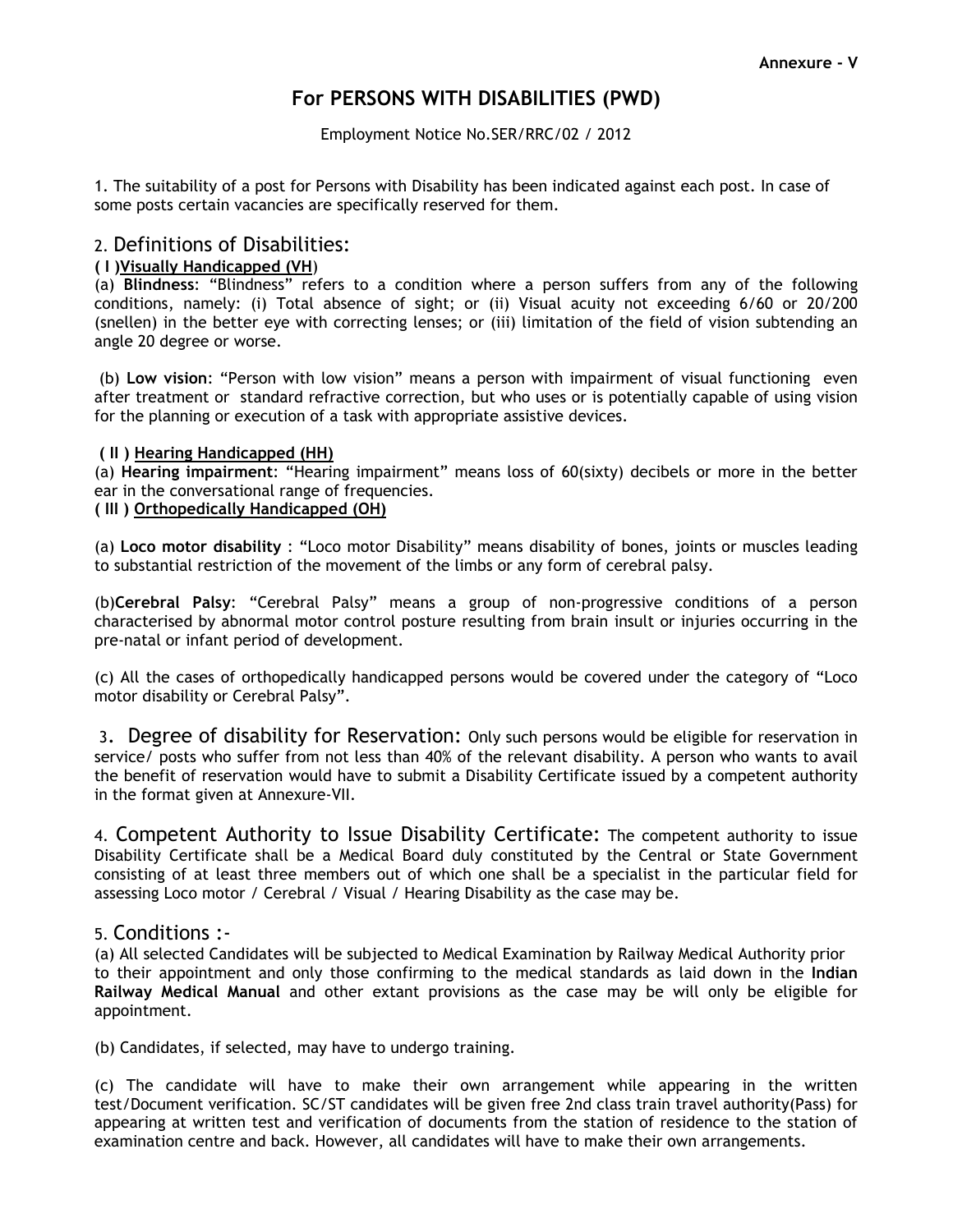## **6. Mode of selection :-**

 Written Examination followed by verification of documents (if qualify in the written examination). The question papers for the written test shall be based on class- X or ITI or equivalent standard consisting of multiple choices, objective type questions aimed to assess General Knowledge / Awareness, Mathematics and Reasoning etc. There will be no question of checking proficiency in languages. Question will be in BENGALI, ENGLISH, HINDI,ORIYA & URDU. There will be no Physical Efficiency Test (PET).

## **7. Provision of Scribe:**

 Visually Impaired Candidates/ those candidates whose writing speed is affected by Cerebral Palsy can avail the assistance of SCRIBE for writing answers on their behalf. For this purpose they will have to suitably inform RRC-SER at least seven (07) days in advance from the date of Written Examination as per (d) below failing which Scribe cannot be permitted. In all such cases engagement of Scribes will be subject to the following conditions:

 (a) The candidates will have to arrange their own SCRIBES at their own cost during the examination. Separate Admit Card shall be issued to the **Scribes** accompanying the visually handicapped candidates. Admit card shall contain the particulars and photograph of the Scribe duly signed by him/her. The Invigilators on duty will verify the identity of Scribe with photo and particulars printed on Admit card issued to Scribe.

(b) The academic qualification of the Scribe should be one grade below the qualification prescribed for the post for which recruitment is being made.

(c)The Scribe can be of any academic discipline if the recruitment is for general post. If the recruitment is for a specialized post, he/she should be from a discipline different from that of candidate (Authority: Rly Bd's letter No: E(NG)II/2006/RC-2/13 Dt.27-04-12).

(d) The candidates as well as the **Scribe** will have to give a suitable undertaking (enclosed Proforma at Annexure-VI) confirming that the **Scribe** fulfils all the stipulated eligibility criteria for a **Scribe** as mentioned above. In case it transpires later that he/she did not fulfil any of the laid down eligibility criteria or there has been suppression of material facts, the candidature of the applicant will stand cancelled irrespective of the result of the examination. The Visually Handicapped candidate shall be responsible for any misconduct on the part of **scribe** brought by him/her. The undertaking, as given in the enclosed proforma at annexure-VI, should be submitted by the Visually Handicapped candidate along with his/her application form.

(e) Candidates availing the assistance of Scribe shall be eligible for 20 MINUTES extra time for every hour of the examination.

(f) The **Scribe** will read out the questions to the candidates and on the candidate stating clearly answer against each question, the **Scribe** will write/indicate the same. Only the answers spelt out by the candidate are written/ indicated by the **Scribe** in the answer sheet.

(g) The **Scribe** shall not be permitted to make gesture, sounds or any other forms of communication designed to indicate to the candidate the correctness or otherwise of an answer being recorded by him. Any such attempt would entail disqualification of candidate and stringent action will be taken against both the candidate and the scribe.

(h) The VH candidates may be allowed to use TAILOR FRAME AND BRAIL SLATE WITH PAPER for solving arithmetic problems and they will have to bring their own TAILOR FRAME AND BRAIL SLATE WITH PAPER in the examination hall. Partially blind candidates who are able to read normal question paper set for all the candidates and to write/indicate the answer with the help of Magnifying Glass may be allowed to use Magnifying Glass in the examination hall but they shall not be allowed the help of a Scribe. Such candidates may bring their own Magnifying Glass in the examination hall.

(i) All one eyed candidates and visually impaired candidates whose visual degree of disability is less than **Forty Percentages (40%)** shall not be considered as visually handicapped persons and thereby provision of engaging scribe shall not be applicable to them.

 $\overline{\phantom{a}}$  , and the set of the set of the set of the set of the set of the set of the set of the set of the set of the set of the set of the set of the set of the set of the set of the set of the set of the set of the s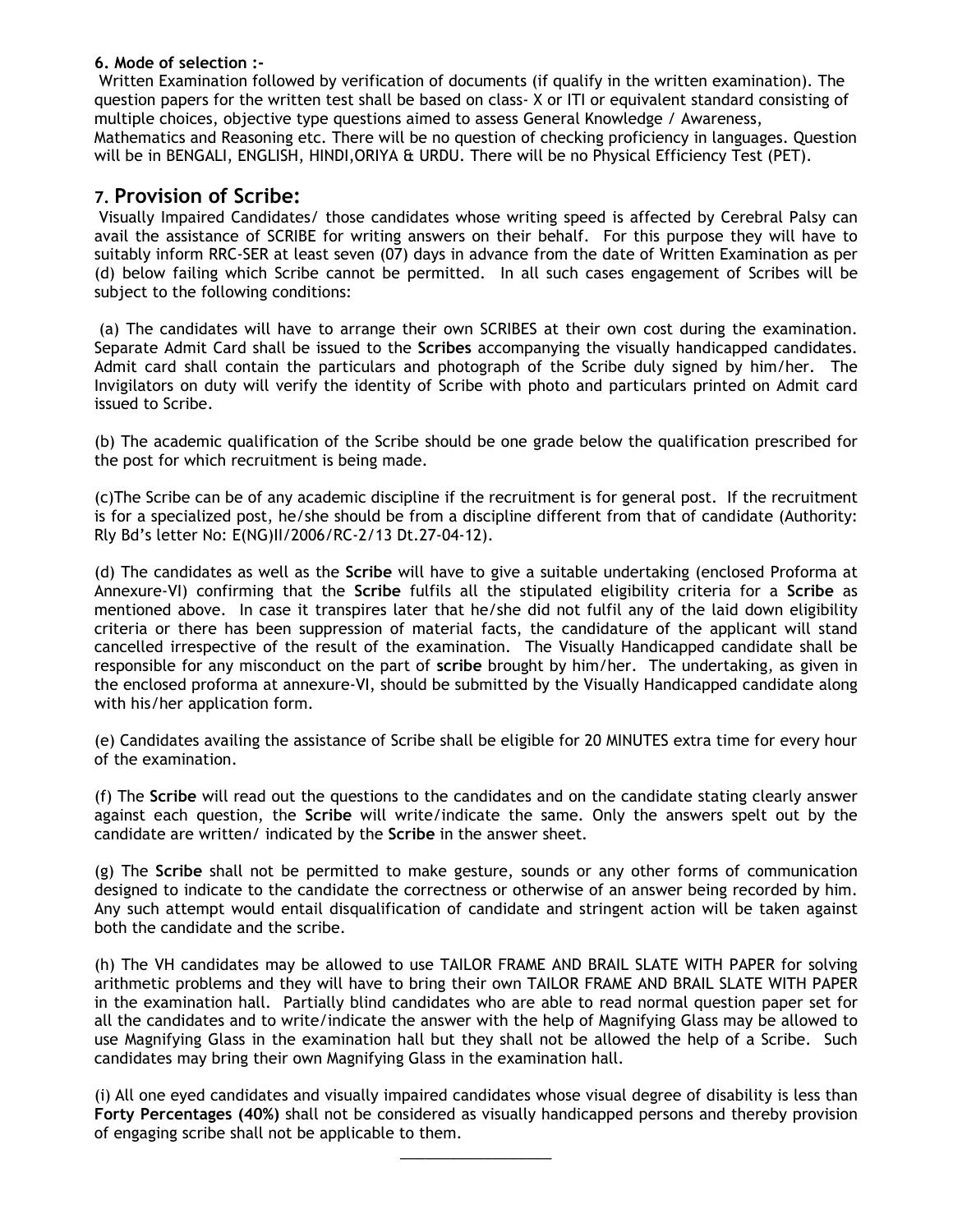DECLARATION TO BE SUBMITTED BY VISUALLY HANDICAPPED CANDIDATES/THOSE CANDIDATES WHOSE WRITING SPEED IS AFFECTED BY CEREBRAL PALSY PARTICULARS OF THE SCRIBE PROPOSED TO BE ENGAGED BY THE CANDIDATE

|   | Name of the Candidate                                          | <b>Control No</b>                                           |
|---|----------------------------------------------------------------|-------------------------------------------------------------|
|   | (IN BLOCK LETTER)                                              | (For Office Use)                                            |
| 2 | Date of birth of the candidate                                 | Paste (do not pin or staple)<br>here Scribe's recent colour |
| 3 | Name of the Scribe                                             | passport size photo of size<br>4.5cm X 3.5cm duly signed    |
| 4 | Father's Name of the scribe                                    | (The colour photo shall not<br>be more than 3 months        |
| 5 | <b>Address of the Scribe</b>                                   | old) Not to be attested                                     |
|   |                                                                |                                                             |
|   |                                                                | (Signature of the Scribe below<br>the photograph)           |
|   | a) Permanent Address                                           |                                                             |
|   | b) Present Address                                             |                                                             |
| 6 | Educational Qualification of the                               |                                                             |
|   | Scribe (Pl. enclose attested copy of<br>certificate/marksheet) |                                                             |
| 7 | Relationship if any, of the scribe to<br>the candidate         |                                                             |

#### 8. DECLARATION

We hereby declare that the particulars furnished above are true and correct to the best of our knowledge and belief. We have read/been read out the instructions of the Railway Recruitment Cell, S. E. Railway regarding conduct of the visually challenged candidates/scribes at this examination and hereby undertake to abide by them: We also declare that:

(a) The academic qualification of the SCRIBE is below the qualification prescribed for the post applied for.

\*(b) The academic discipline of the SCRIBE is same as of the candidate since the application is for general posts/The academic discipline of the SCR1BE is different from that of the candidate as the application is for a specialist post.( Delete the portion not applicable)

(Signature of the Candidate)

(Signature of the Scribe)



LTI should be clear without smudging

| i be clear |                                     |  |
|------------|-------------------------------------|--|
| smudging   |                                     |  |
|            |                                     |  |
|            |                                     |  |
|            | Left Thumb impression of the scribe |  |

candidate in the box given above

in the box given above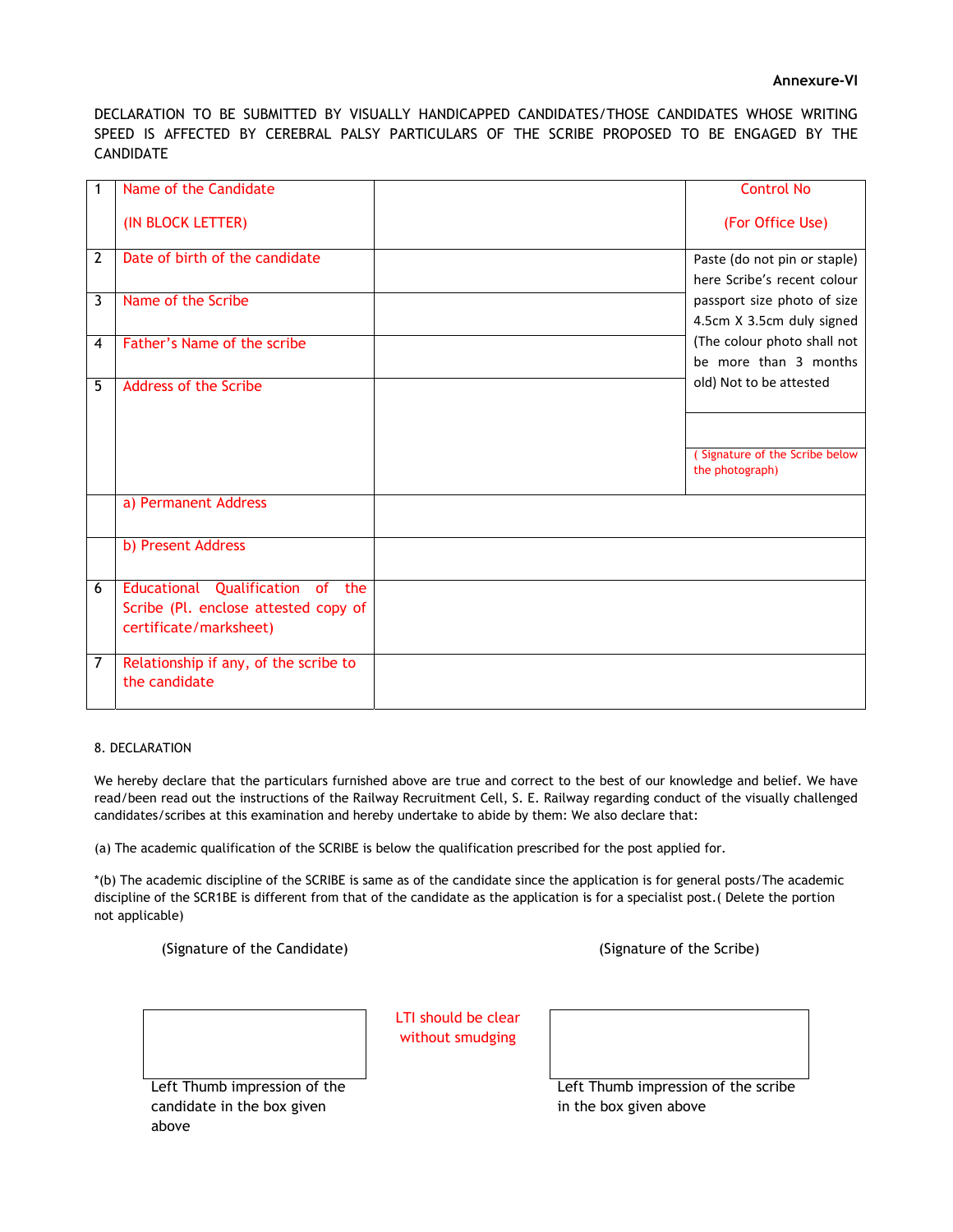## **Annexure-VII**

## **FORM OF PHYSICALLY DISABLED CATEGORY**

|                                                                                                                                                                                                                                |                      |        | Recent Photograph                     |     |
|--------------------------------------------------------------------------------------------------------------------------------------------------------------------------------------------------------------------------------|----------------------|--------|---------------------------------------|-----|
|                                                                                                                                                                                                                                |                      |        | of the candidate                      |     |
|                                                                                                                                                                                                                                |                      |        | showing the disability duly           |     |
|                                                                                                                                                                                                                                |                      |        | attested by the<br>Chairperson of the |     |
|                                                                                                                                                                                                                                |                      |        | Medical Board.                        |     |
|                                                                                                                                                                                                                                |                      |        |                                       |     |
| This is certified that Shri/Smt/Kum _________________________________son/wife/daughter of Shri____________                                                                                                                     |                      |        |                                       | age |
| __________ sex _______________ identification mark(s)___________________________                                                                                                                                               |                      |        | is suffering from permanent           |     |
| disability of following category:                                                                                                                                                                                              |                      |        |                                       |     |
| A. Locomotor or cerebral palsy:                                                                                                                                                                                                |                      |        |                                       |     |
| (i) BL-Both legs affected but not arms.<br>(ii) BA-Both arms affected (a) Impaired reach                                                                                                                                       |                      |        |                                       |     |
| (b) Weakness of grip                                                                                                                                                                                                           |                      |        |                                       |     |
| (iii) BLA-Both legs and both arms affected                                                                                                                                                                                     |                      |        |                                       |     |
| (iii) OL-One leg affected (right or left) (a) Impaired reach                                                                                                                                                                   |                      |        |                                       |     |
| (b) Weakness of grip                                                                                                                                                                                                           |                      |        |                                       |     |
| (c) Ataxic                                                                                                                                                                                                                     |                      |        |                                       |     |
| (v) OA-One arm affected (a) Impaired reach                                                                                                                                                                                     |                      |        |                                       |     |
| (b) Weakness of grip                                                                                                                                                                                                           |                      |        |                                       |     |
| (c) Ataxic<br>(vi) BH-Stiff back and hips (Cannot sit or stoop)                                                                                                                                                                |                      |        |                                       |     |
| (vii) MW-Muscular weakness and limited physical endurance.                                                                                                                                                                     |                      |        |                                       |     |
| B. Blindness or Low Vision:                                                                                                                                                                                                    |                      |        |                                       |     |
| (i) B-Blind                                                                                                                                                                                                                    |                      |        |                                       |     |
| (ii) PB-Partially Blind                                                                                                                                                                                                        |                      |        |                                       |     |
| C. Hearing impairment:                                                                                                                                                                                                         |                      |        |                                       |     |
| (i) D-Deaf                                                                                                                                                                                                                     |                      |        |                                       |     |
| (ii) PD-Partially Deaf                                                                                                                                                                                                         |                      |        |                                       |     |
| (Delete the category whichever is not applicable)                                                                                                                                                                              |                      |        |                                       |     |
| 2. This condition is progressive / non-progressive / likely to improve / not likely to improve. Reassessment of this case is not<br>recommended / is recommended after a period of _______________ years_____________ months.* |                      |        |                                       |     |
| 3. Percentage of disability in his/her case is  percent.                                                                                                                                                                       |                      |        |                                       |     |
| 4. Sri./Smt./Kummeets the following physical requirements for discharge of his/her duties:-                                                                                                                                    |                      |        |                                       |     |
| (i) F-can perform work by manipulating with fingers.                                                                                                                                                                           |                      | Yes/No |                                       |     |
| (ii) PP-can perform work by pulling and pushing.                                                                                                                                                                               |                      | Yes/No |                                       |     |
| (iii) L-can perform work by lifting.                                                                                                                                                                                           |                      | Yes/No |                                       |     |
| (iv) KC-can perform work by kneeling and crouching.                                                                                                                                                                            |                      | Yes/No |                                       |     |
| (v) B-can perform work by bending.                                                                                                                                                                                             |                      | Yes/No |                                       |     |
| (vi) S-can perform work by sitting.                                                                                                                                                                                            |                      | Yes/No |                                       |     |
| (vii) ST-can perform work by standing.                                                                                                                                                                                         |                      | Yes/No |                                       |     |
| (viii) W-can perform work by walking.                                                                                                                                                                                          |                      | Yes/No |                                       |     |
| (ix) SE-can perform work by seeing.                                                                                                                                                                                            |                      | Yes/No |                                       |     |
| (x) H-can perform work by hearing/speaking.                                                                                                                                                                                    |                      | Yes/No |                                       |     |
| (xi) RW-can perform work by reading and writing.                                                                                                                                                                               |                      | Yes/No |                                       |     |
|                                                                                                                                                                                                                                |                      |        |                                       |     |
|                                                                                                                                                                                                                                |                      |        |                                       |     |
|                                                                                                                                                                                                                                |                      |        |                                       |     |
| $(Dr_$ (Dr                                                                                                                                                                                                                     | (Dr.                 |        | (Dr.                                  |     |
| Member                                                                                                                                                                                                                         | Member               |        | Chairperson                           |     |
| <b>Medical Board</b>                                                                                                                                                                                                           | <b>Medical Board</b> |        | <b>Medical Board</b>                  |     |
| Regd No                                                                                                                                                                                                                        | Regd No              |        | Regd. No                              |     |
|                                                                                                                                                                                                                                |                      |        |                                       |     |
|                                                                                                                                                                                                                                |                      |        | *Strike out which is not applicable.  |     |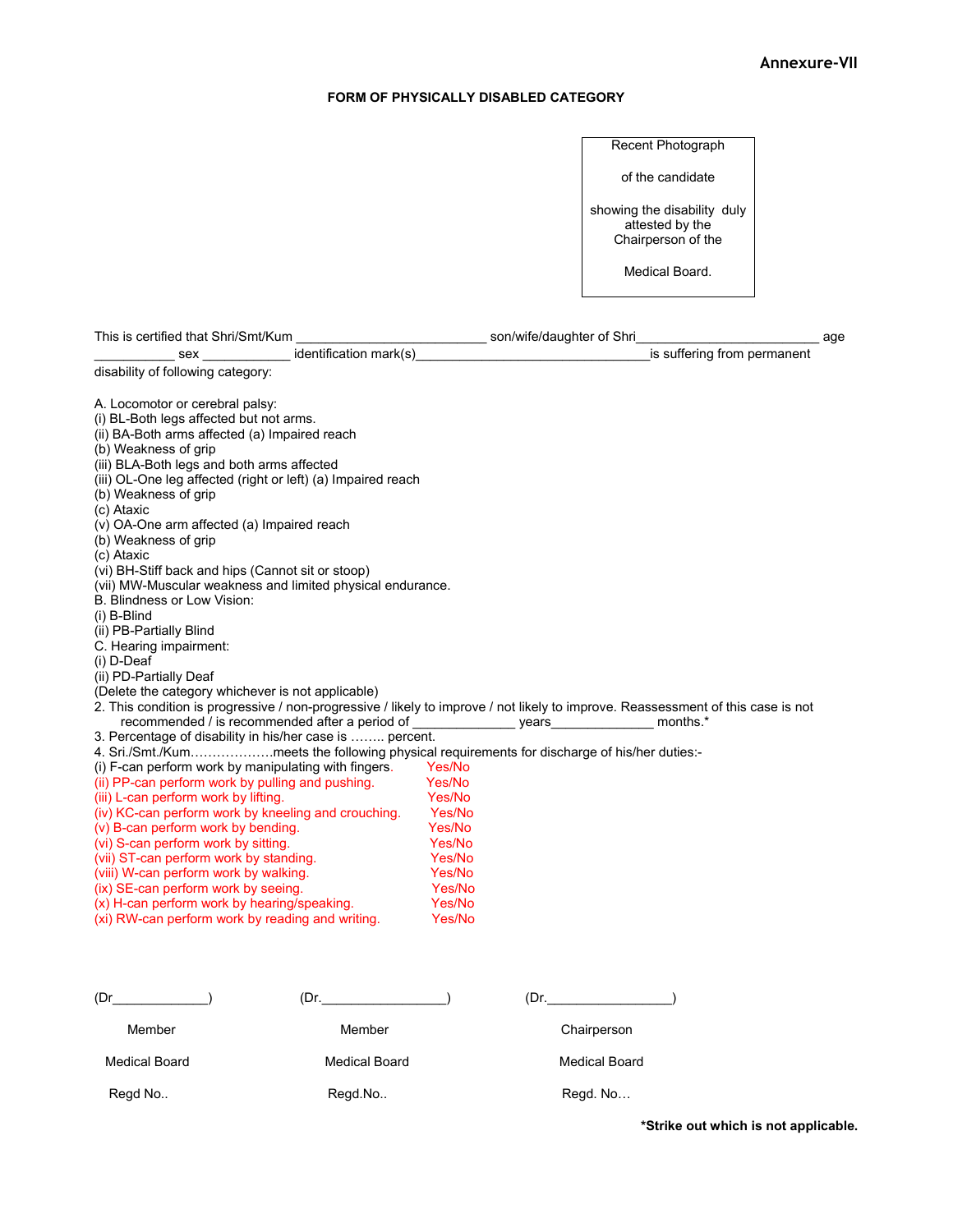## **LISTS OF MINORITIES AND PROFORMA FOR INCOME CERTIFICATE FOR**

## **ECONOMICALLY BACKWARD CLASSES**

- 1. Minorities will mean Muslims,Christians,Sikhs,Buddhists and Zorastrians (Parsi).
- 2. Economically backward classes will mean the candidates whose family income is less than Rs. 50,000 Per Annum. The following authorities are authorized to issue income certificates for the purpose of identifying economically backward classes.
- i. District Magistrate or any other Revenue Officer upto the level of Tehsildar.
- ii. Sitting member of Parliament of Lok Sabha for persons of their own constituency.
- iii. BPL Card or any other certificate issued by Central Government under a recognized poverty alleviation programme or Izzat MST issued by Railway .
- iv. Union Minister may also recommended to Chairman/RRBs for any persons from anywhere in the country.
- v. Sitting Member of Parliament of Rajya Sabha for persons of the district in which these MPs normally reside.

## **FORMAT OF INCOME CERTIFICATE TO BE ISSUED ON LETTER HEAD AS PER PARA 3 OF LETTER NO :E(RRB)/2009/25/21 DATED 28‐10‐2009**

#### **INCOME CERTIFICATE FOR WAIVER OFF EXAMINATION FEES FOR RRB EXAMINATION**

- **1 Name of Candidate : 2 Father's /Husband's Name : 3 Age : 4 Residential Address : 5 Annual Family Income (in words & Figures) :**
- **6 Date of issue :**
- **7 Signature :**

 **NAME**

**8 Stamp of issuing authority with full name, designation, location etc.**